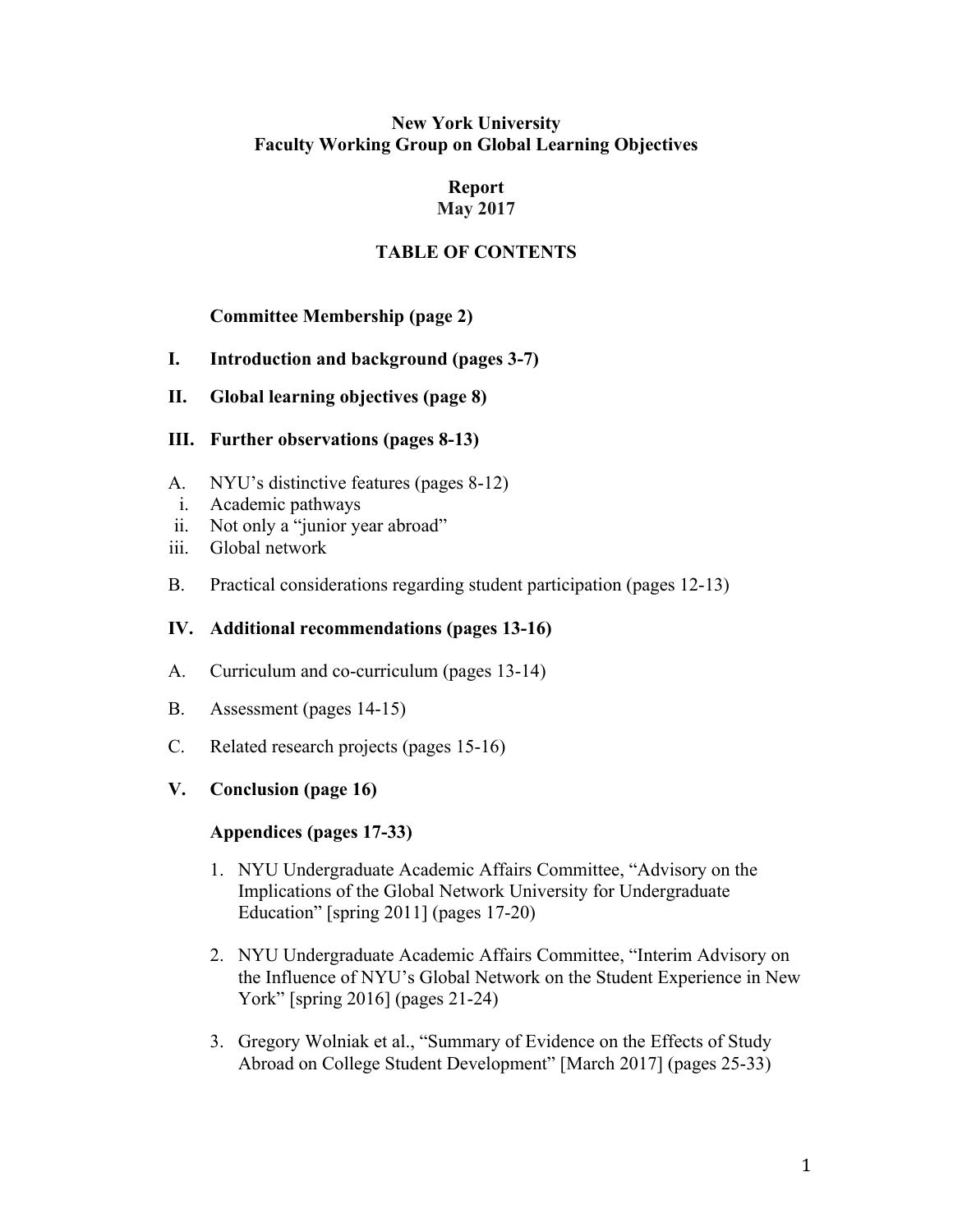# **New York University Faculty Working Group on Global Learning Objectives**

### **MEMBERS:**

- **Matthew S. Santirocco** (FAS, Classics; Provost's Office)—*convener*
- **Awam Amkpa** (FAS, SCA; TSOA, Drama; T-FSC Global Network Committee; Equity, Diversity, and Inclusion Advisory Task Force)
- **Anthony Appiah** (FAS, Philosophy; Law; T-FSC)
- **Eliot Borenstein** (FAS, Russian and Slavic Studies / East Asian Studies; Co-chair, Faculty Committee on NYU's Global Network; Site-Specific Advisory Committees [NYU Prague])
- **Lindsay Davies** (Liberal Studies; Undergraduate Academic Affairs Committee; Faculty Committee on NYU's Global Network)
- **Glennys Farrar** (FAS, Physics; NYUSH affiliate faculty)
- **Pankaj Ghemawat** (Stern, Management and Organizations)
- **Anna Kazumi Stahl** (Site Directors [NYU Buenos Aires]; Gallatin [Associated Faculty])
- **Mary Killilea** (FAS, Biology/Environmental Studies; C-FSC Global Network Committee; Faculty Committee on the Future of Technology-Enhanced Education)
- **Shondel Nero** (Steinhardt, Teaching and Learning, program in Multilingual and Multicultural Studies)
- **Ruben Polendo** (TSOA, Drama; NYUAD affiliate faculty)
- **Millery Polyné** (Gallatin; Undergraduate Program Committee)
- **Catherine Robson** (FAS English, Site Academic Directors [NYU London])
- Mark Siegal (FAS Biology; Undergraduate Program Committee; Site-Specific Advisory Committees [NYU Tel Aviv])
- **Diana Silver** (CGPH; Site-Specific Advisory Committees [NYU Sydney])
- **Gregory Wolniak** (Steinhardt, Administration, Leadership, and Technology; Center for Research on Higher Education Outcomes)
- **Hiro Yoshikawa** (Steinhardt, Teaching and Learning; University Professor; Faculty Advisory Committee on Academic Priorities)—*fall 2016 only*

#### *EX OFFICIO***:**

- **Janet Alperstein** (Assistant Vice President for Academics, Global Programs)
- **Carol Brandt** (Associate Vice Chancellor for Global Education and Outreach, NYUAD)
- **Erich Dietrich** (Associate Dean for Global Affairs, Steinhardt; Assistant Vice President for Global Programs)
- **Tom Ellett** (Senior Associate Vice President for Student Affairs)
- **Peter Holm** (Assistant Vice President for Global Planning and Research, Global Programs)
- **Diana Karafin** (Assistant Vice Provost for Academic Program Review and Assessment)
- **Jackie Klein** (Assistant Dean for Global Affairs, NYUSH)
- **Nancy Morrison** (Vice President for Global Programs)
- **Ryan Poynter** (Associate Vice Provost for Undergraduate Academic Affairs)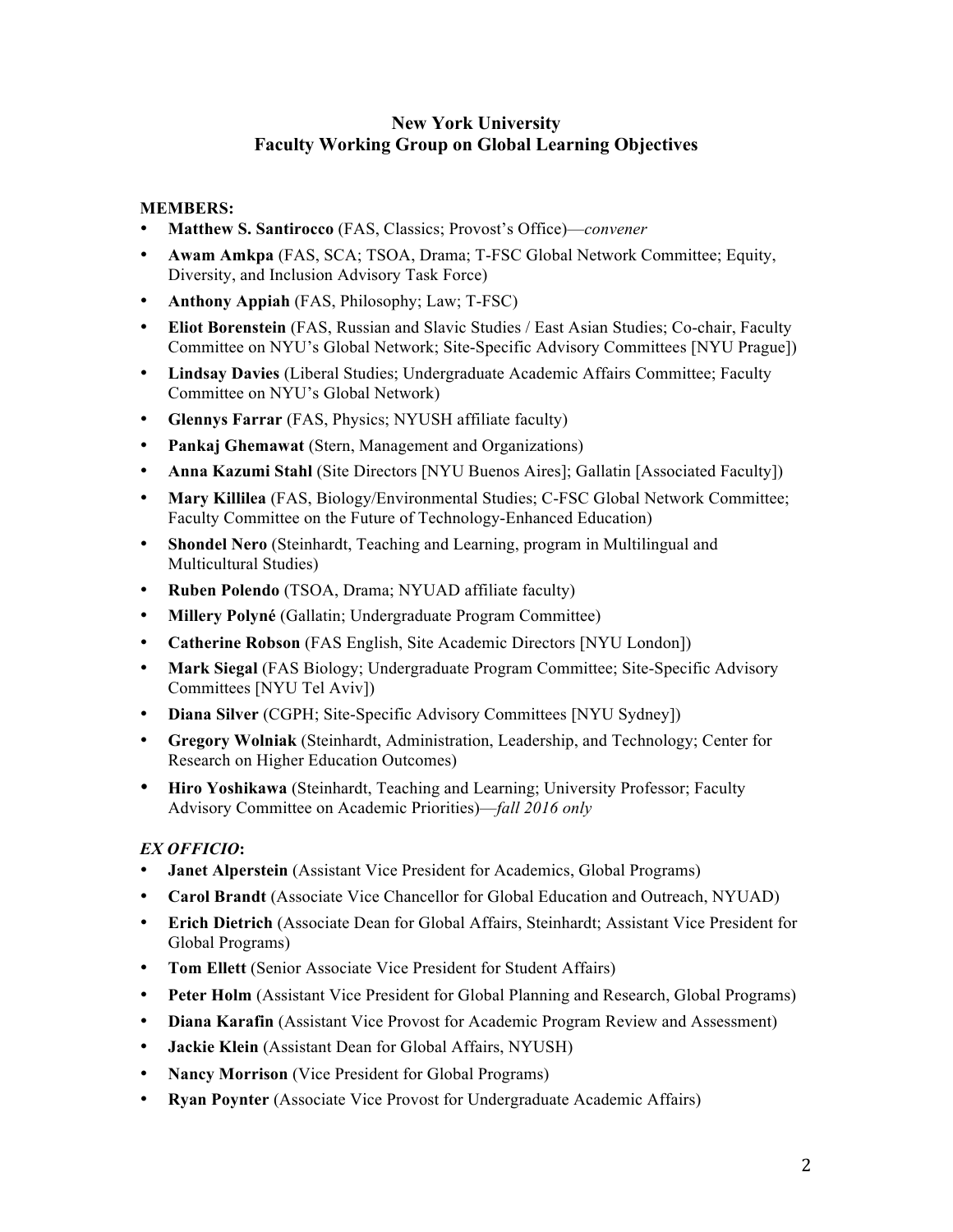#### **I. INTRODUCTION AND BACKGROUND**

Study away has long been a feature of American higher education, and more students than ever are opting in. The Institute of International Education reports that the number of students from the United States who study away has nearly doubled in the past 15 years. At the same time, the number of international students attending American universities has risen by more than 72 percent. Among U.S. universities, NYU leads both trends, with the highest number of students earning academic credit while studying away and the most international students. <sup>1</sup> More importantly, the University has made the concept of global education integral to its very identity, and has pioneered the model of educational community as a global network. Consisting of three degree-granting or "portal" campuses (New York, Abu Dhabi, and Shanghai) and eleven global sites or "academic centers" for short-term study (Accra, Berlin, Buenos Aires, Florence, London, Madrid, Paris, Prague, Sydney, Tel Aviv, and Washington, DC), NYU's global network offers students a particularly rich set of opportunities to integrate international experiences into their program of study. As surveys of admitted students have shown, the existence of these opportunities is an important factor in their decision to attend  $NYU<sup>2</sup>$ 

If NYU has succeeded in making study away a hallmark of the undergraduate education that it provides, then what have been the educational goals and what should be the future goals behind this activity?<sup>3</sup> When the University's first study-away site was established in Madrid in 1958, the theoretical grounding for international education was largely provided by post-World War II "area studies," with its focus on culture and language. The 1994 gift to NYU of Villa La Pietra in Florence prompted an expansion of curricular options, with the goal of enabling undergraduates from across the University to study away while making progress toward their degrees, not just those who already had a background in the language and culture of the destination.

With this more inclusive approach, and with the subsequent addition of more international locations, it became possible to "mainstream" the study-away experience for students in a variety of programs, including the natural sciences, the professions, and the arts. Over the past few years, schools and departments have created "academic pathways" for study away in the network, selecting specific locations to mount courses in the majors and minors that they offer. Thanks to close curricular oversight by schools and departments, as well as by faculty on the various site-specific advisory committees

<sup>&</sup>lt;sup>1</sup> See the Institute for International Education's Open Doors 2016 report: https://www.iie.org/opendoors. While the study-away data in this report are restricted to U.S.-based students, many international students at NYU also participate study away programs.

 $^{2}$  Among students enrolling for the class of 2020, for example, 80 percent responded that "study abroad" opportunities" were "important" or "very important" to their decision to attend NYU (data from Undergraduate Admissions).

<sup>&</sup>lt;sup>3</sup> It should be noted that this report focuses exclusively on study away at the undergraduate level.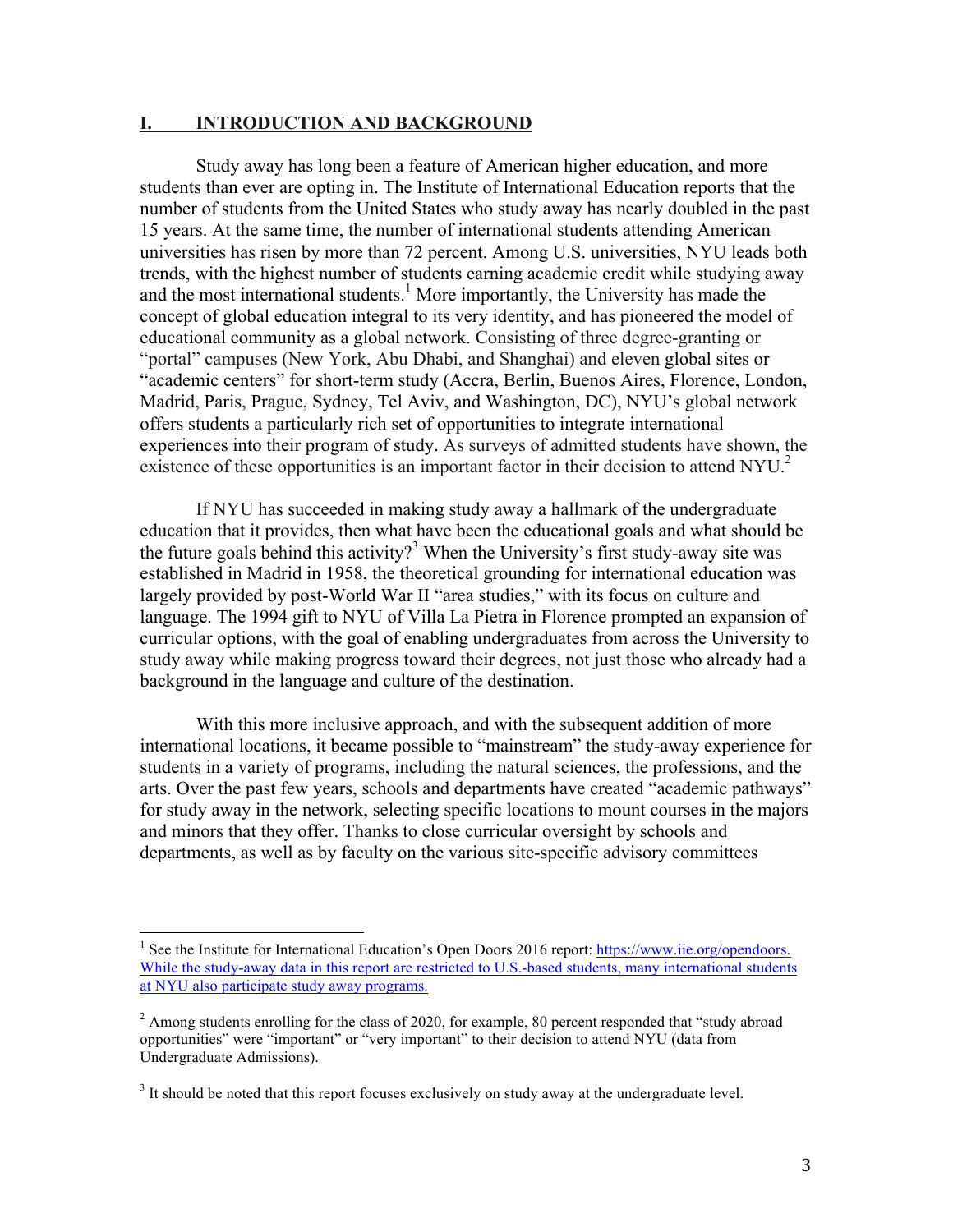$(SSACs)$  that were established in fall  $2013<sup>4</sup>$ , the offerings at the sites now reflect, to an impressively large extent, the wide variety of academic programs at our three portal campuses. Thus, while students are still able (and are, indeed, expected) to study the language and culture of their study-away location, they are now also able to advance in their programs—e.g., taking courses toward a Studio Art major in Berlin or toward a Biology major in Tel Aviv.

In developing these academic pathways, several schools and departments have grappled with the question of what students in their programs should gain as a result of study away; but this question has never been adequately addressed by the faculty as a whole, nor has it been addressed with regard to *all* students, whatever their major(s) and their study-away destination(s) might be.<sup>5</sup> To be sure, a "Draft Working Paper on Global Assessment" was submitted as part of the University's Middle States decennial review in 2013. What was articulated in that document, however, were not student learning objectives but, rather, *institutional* objectives; as such, they were not only provisional but also broad and operational. In addition, faculty on NYU's Undergraduate Academic Affairs Committee (UAAC) have issued two advisories on related topics. In a spring 2011 "Advisory on the Implications of the Global Network University for Undergraduate Education," the UAAC made a number of important observations and recommendations regarding student circulation throughout NYU's then-nascent global network.<sup>6</sup> And last spring, the committee's "Advisory on the Impact of the Global Network on the Student Experience in New York," focused largely on the presence in New York of students based at NYU Abu Dhabi and NYU Shanghai, in particular on these students' impact on course enrollments.<sup>7</sup> The concerns addressed in both advisories, however, were also largely operational in nature; neither contained any major reflection on the *intellectual* or *developmental* benefits of study away.

Given the history and scale of our international programs, NYU is uniquely positioned to examine the impact that study away experiences have on students. It is possible, for example, to explore what effects study away might have on academic performance (i.e., grade point averages), retention, and job placements. These kinds of

 $6$  See Appendix 1.

 $7$  See Appendix 2.

 $<sup>4</sup>$  Each of the global sites (in addition to NYU Abu Dhabi and NYU Shanghai) has an SSAC that is chaired</sup> by a faculty member and that is composed of faculty representatives from the various schools and departments that have established academic pathways to the site, in addition to the Site Director and a local instructor teaching at the site. The role of each SSAC is to oversee the site's academic development over time, including curriculum, teaching effectiveness, research, and programming.

 $<sup>5</sup>$  Liberal Studies, for example, has identified a number of benefits of global study, which are particularly</sup> relevant to its First-Year Global Study and Global Liberal Studies programs. Similarly, NYU Abu Dhabi has implemented an intercultural learning goal for study away, which is designed for students at that portal. To cite a "non-school" example, the Division of Student Affairs has established a basic set of global learning goals; but these were not developed by faculty; they are organized around the "hallmarks" of student affairs, not academics; and (most importantly) they are not specific to study away.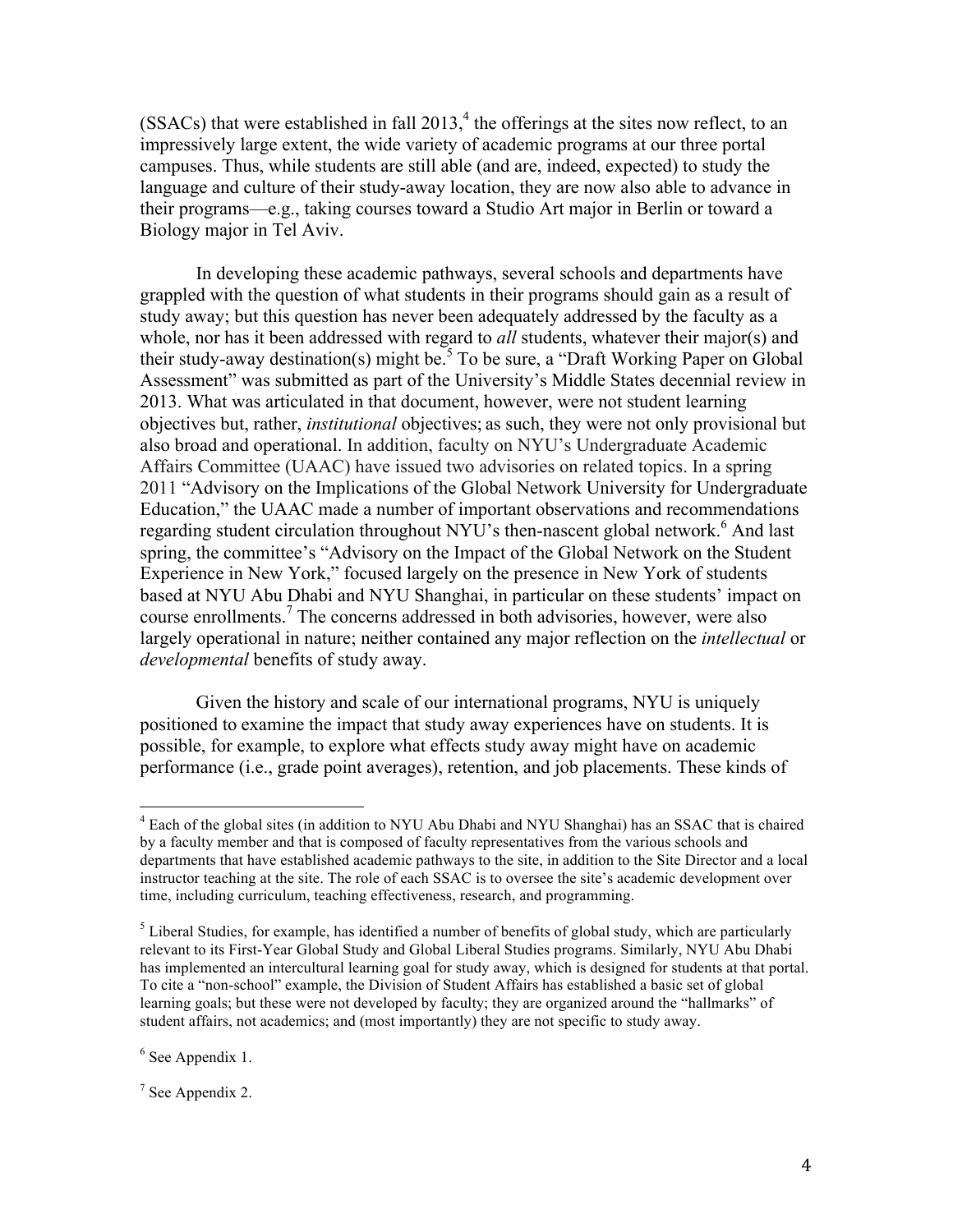studies are valuable, but even they show us only part of the picture. Until we as a University community identify goals or objectives for global learning, and then articulate, measure, and operationalize specific outcomes, our perspective on the impact of study away will be limited.

Thus, in the 2015-16 academic year, the Provost's Office and Global Programs consulted broadly about the need for a faculty-driven conversation about global learning objectives. Consultations took place with the Undergraduate Deans, as well as with a number of key faculty groups, including the UAAC, the two Faculty Senators Council (T-FSC and C-FSC) committees on the Global Network University, and the Faculty Committee on NYU's Global Network. There was general enthusiasm in all quarters, and the Faculty Committee on NYU's Global Network even endorsed this project in its annual report. $8$  The proposal that emerged was to convene a broadly representative faculty group. It was agreed that, for purposes of governance, this group could be constituted as a subcommittee of the UAAC, though the membership would largely be drawn from outside that committee; 9 upon completion of its work, a report would be submitted to the President and Provost for their consideration.

The Faculty Working Group on Global Learning Objectives, chaired by Senior Vice Provost for Academic Affairs Matthew Santirocco, began meeting in October 2016 and met eight times over the course of the 2016-17 academic year. As part of their deliberations, the members reviewed a number of relevant documents, both those internal to NYU and those produced by other institutions and organizations. The internal documents reviewed included:

- a list of learning objectives for study away identified by NYU's global Site Directors;
- a set of "Global Learning Goals" developed by the Office of Research and Assessment for Student Affairs;<sup>10</sup>
- a memo on language learning in a study-away context that incorporates observations made by the Language Directors and Coordinators from across NYU's global network;<sup>11</sup> and

 $10$  See above, p. 4, fn. 5.

<sup>11</sup> In November 2015, the directors of the largest language programs in FAS (Arabic, Chinese, French, German, Hebrew, Italian, and Spanish) joined their counterparts from Abu Dhabi, Shanghai, Paris, Berlin,

<sup>&</sup>lt;sup>8</sup> See p. 12 of the Faculty Committee on the Global Network's "Final Report for AY 2015-2016": https://www.nyu.edu/content/dam/nyu/provost/documents/faculty-global-network/2015- 2016FinalReport.pdf

<sup>&</sup>lt;sup>9</sup> Faculty members were selected either for their expertise in this area or because they represented (a) some of NYU's largest undergraduate schools; (b) relevant faculty committees (e.g., the Undergraduate Academic Affairs Committee; the Undergraduate Program Committee; the Faculty Committee on NYU's Global Network; the Global Network University Committees of both the T-FSC and the C-FSC; the Equity, Diversity, and Inclusion Advisory Task Force; and the various Site-Specific Advisory Committees); or (c) other relevant constituencies (e.g., the Office of Global Programs, the Global Site Directors). The group was augmented by non-faculty experts in global learning and assessment.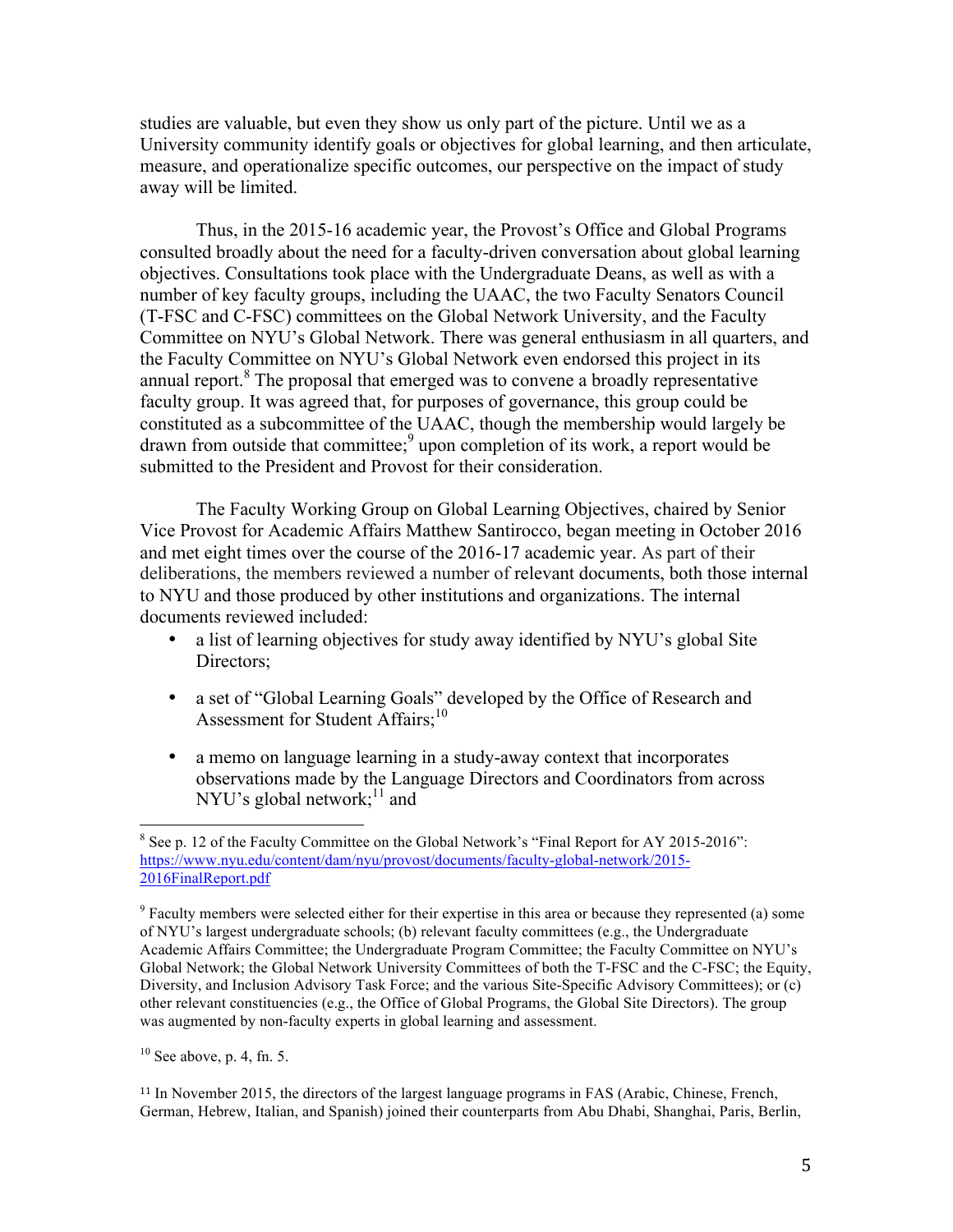• the Global Programs Site Survey questionnaire, which is administered to all study-away students at the end of each semester.

The external documents reviewed included:

- the European Commission's "Erasmus Impact Study" on the effects of the European Union's Erasmus exchange program on students' skills and career trajectories (2014);
- Michigan State University's "Goals of Study Abroad" (2008);
- a "Global Learning VALUE Rubric" produced by the American Association of Colleges and Universities (2014);
- "Global Competency for an Inclusive World," published in 2016 by the Organization for Economic Co-operation and Development as part of its Programme for International Student Assessment;
- Richard C. Sutton and Donald L. Rubin, "The GLOSSARI Project: Initial Findings from a System-Wide Research Initiative on Study-Abroad Learning Outcomes" (2004), which detailed the findings of a study conducted at the University of Georgia;
- the U.S. Department of Education's "Framework for Developing Global and Cultural Competencies to Advance Equity, Excellence, and Economic Competitiveness" (2017);
- a UNESCO document (2015) on "Global Citizenship Education (GCED)";
- Alvaro E. Fontini, "Assessment Tools of Intercultural Communicative Competence" (2006), which inventories a number of existing tools relevant to study-away assessment; and
- Victor Savicki and Elizabeth Brewer (eds.), *Assessing Study Abroad: Theory, Tools, and Practice* (2015)

Many of these external documents contain sets of learning objectives, which were very helpful in terms of delineating various aspects of global learning. In addition, they highlighted the need to develop a coherent plan with a clear organizational structure. With this in mind, after reviewing a "Summary of Evidence on the Effects of Study Abroad on College Student Development"  $(2017)$ ,<sup>12</sup> the working group decided to adopt

<sup>&</sup>lt;u> 1989 - Andrea San Andrea San Andrea San Andrea San Andrea San Andrea San Andrea San Andrea San Andrea San An</u> Tel Aviv, Florence, Buenos Aires, and Madrid for a series of meetings in New York, which were convened by the Provost's Office.

<sup>&</sup>lt;sup>12</sup> See Appendix 3: "Summary of Evidence on the Effects of Study Abroad on College Student Development (2017)." This document was prepared by working group member Gregory Wolniak, Director of the Center for Research on Higher Education Outcomes at Steinhardt, with assistance from Tiffani Williams and Ray Mitic, Ph.D. candidates in Higher Education and Student Affairs. It draws on findings published in Mayhew et al, *How College Affects Students* (Jossey-Bass, 2016). This book, which was co-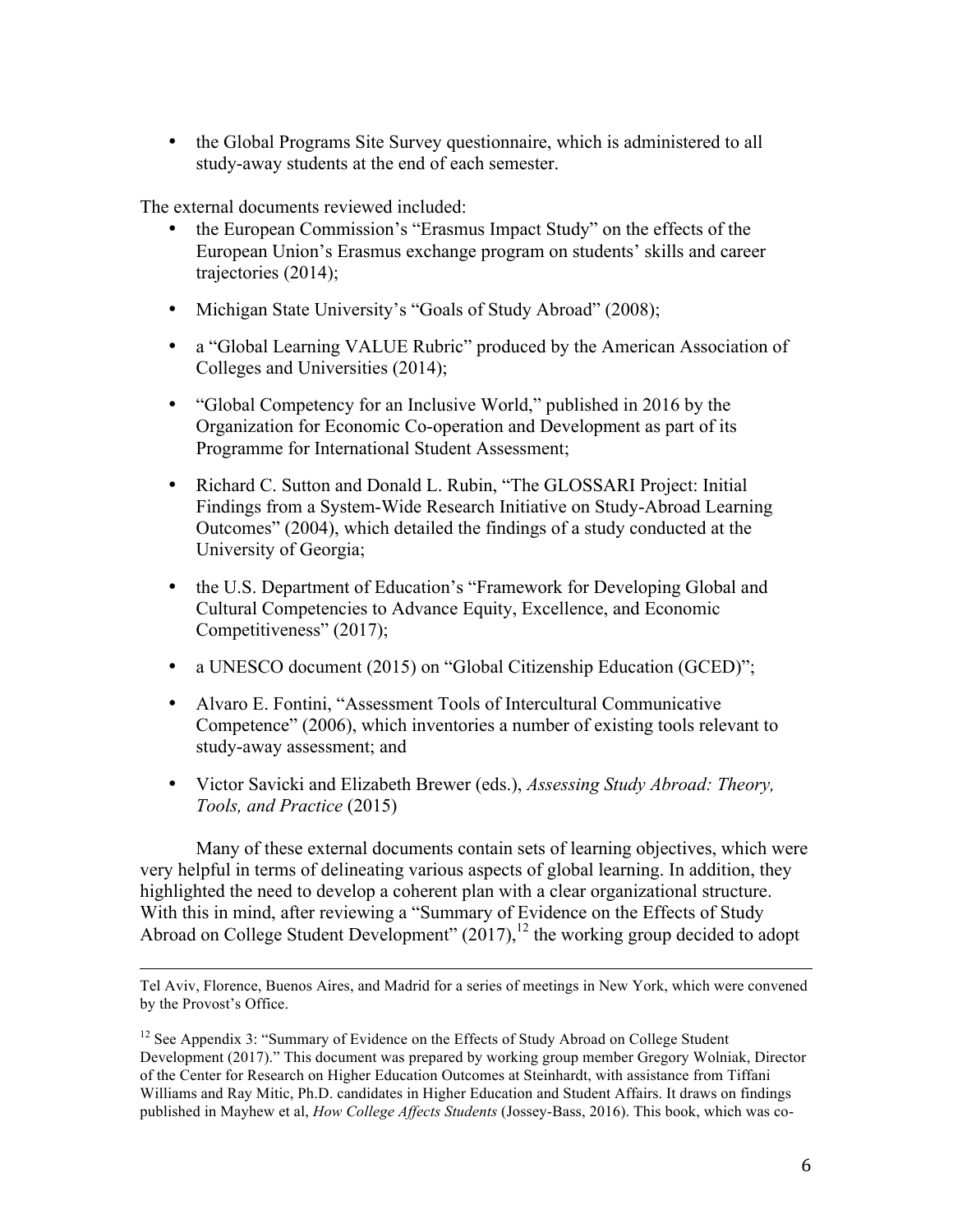as categories two domains, "competencies" and "attitudes/values," that are commonly used in college impact studies.

What follows in section II of this report is the working group's best effort to identify a set of global learning objectives for NYU. These are perhaps best understood as aspirational goals for international education; they are framed around student learning, rather than institutional or operational concerns; and they align with, and serve as a statement of, NYU's academic values. This task was a necessary first step in assessing more fully the quality and impact of NYU's study-away programs.

Colleagues with relevant expertise should be enlisted to carry out the next phase of assessment and research. This will likely include breaking down the broad learning objectives that we have identified into more concrete, specific, and (most importantly) *measurable* learning "outcomes." It is likely neither possible nor desirable to assess every semester whether all students are achieving all of these outcomes and objectives at all NYU locations.<sup>13</sup> Whatever the case may be, it is important that faculty be involved in some way in the development of an assessment plan. To that end, we recommend that a University-wide faculty body—either a standing committee (such as the UAAC or the Faculty Committee on NYU's Global Network) or an ad hoc group convened for this purpose—be consulted regularly.

Section III contains a number of further observations that emerged from the working group's discussions, and section IV contains several recommendations that seemed worthy of inclusion in this report. One particular observation should perhaps be stated up front: by aligning our learning objectives with the framework used in college impact studies, and by ensuring (where possible) that these learning objectives avoid specific reference to study away, the working group has left the door open for these objectives to be assessed and compared across different student populations—including those who, for whatever reason, spend their entire undergraduate career at their home campus.<sup>14</sup> We note that many of the global learning objectives that we have delineated are things that can (and perhaps *should*) be aspirations also for students on their home campuses, whether in New York, Abu Dhabi, or Shanghai.<sup>15</sup>

authored by Professor Wolniak, synthesizes more than 1,800 research studies to provide a deeper understanding of how the undergraduate experience affects student populations.

<sup>13</sup> On p. 8, for example, the global learning objective of "multilingual literacy" (#2) is not relevant to study away at Anglophone sites such as Accra, London, New York, Sydney, and Washington, DC.

<u> 1989 - Andrea Santa Andrea Andrea Andrea Andrea Andrea Andrea Andrea Andrea Andrea Andrea Andrea Andrea Andr</u>

<sup>14</sup> International students are, of course, already studying away, even when they remain at their home portal campus; for further discussion of this, see section IIIA. For further discussion of students who *do not* study away, see section IIIB.

<sup>15</sup> To be sure, NYU Abu Dhabi and NYU Shanghai were both conceived with the mission of providing a truly global education to an international student body. NYU Abu Dhabi is in the process of setting learning outcomes for global education across the four years. Similarly, NYU Shanghai has adopted the online survey Beliefs, Events, and Values Inventory (BEVI), which students complete four times during their undergraduate career: in their first year, before and after studying abroad, and just before graduation.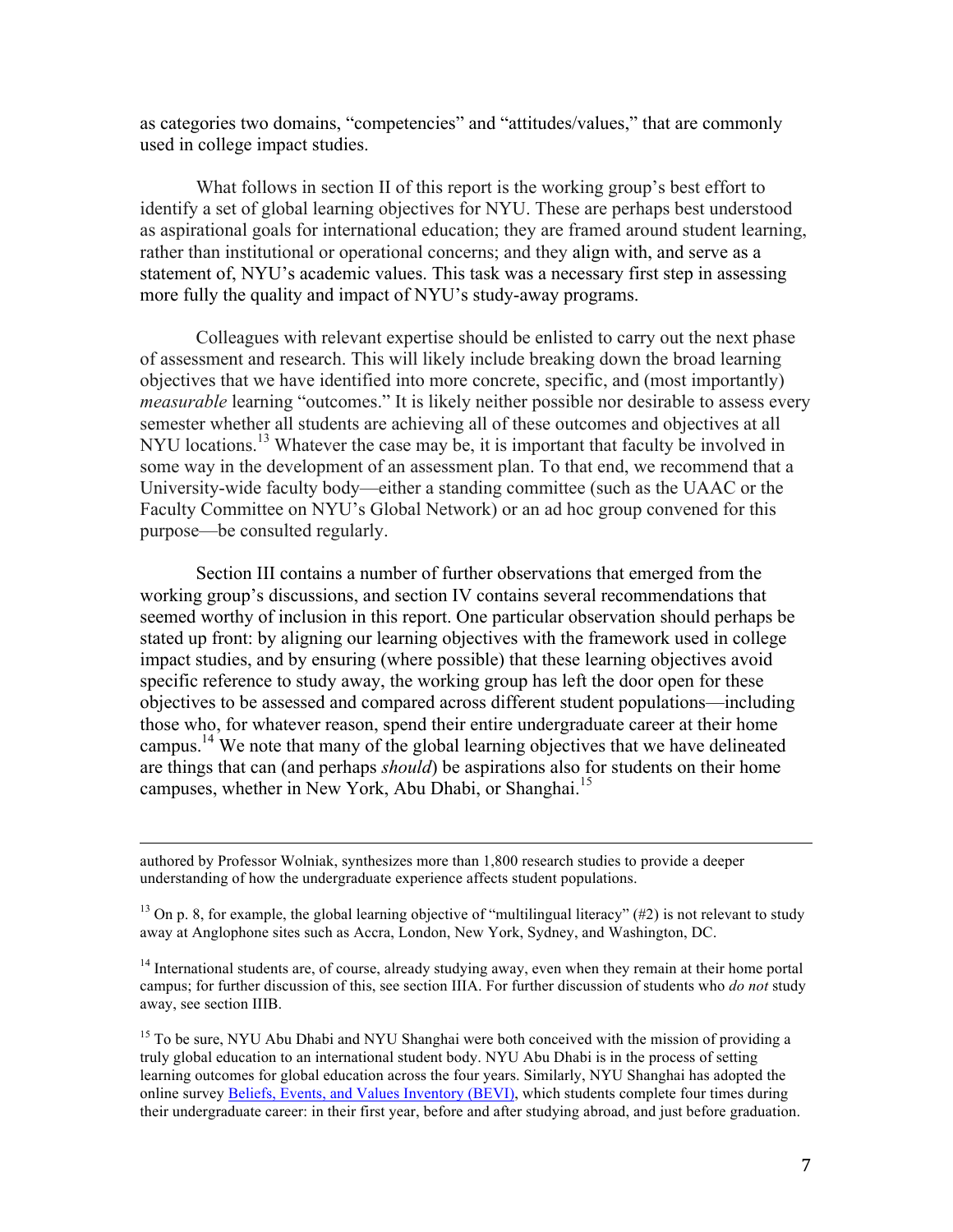# **II. GLOBAL LEARNING OBJECTIVES**

# **COMPETENCIES**

(1) Local knowledge: an appreciation of local histories, cultures, and politics, and an ability to situate this knowledge in a comparative perspective

(2) Multilingual literacy: an ability (consistent with one's level of study) to conceptualize ideas, think, speak, comprehend, and write in a language other than one's own, and an understanding of languages as socially, historically, and culturally situated practices

(3) Global knowledge: an understanding of the complexity of the world and the varying and uneven degrees of global interconnectedness of individuals and communities through natural, economic, political, and cultural systems (e.g., climate change, globalization, and sustainability)

(4) Disciplinary knowledge: further understanding of one's own discipline/specialization, particularly as it is practiced within the local academic culture

(5) Interdisciplinary breadth: exposure to academic or professional fields outside of one's own program of study

(6) Acculturation and transculturation: understanding ways of producing, organizing, and transmitting knowledge that are different from one's own national framework, and then conceptualizing what a transnational framework might look like

# **ATTITUDES/VALUES**

(7) Increased confidence and independence, and a willingness to take risks and innovate

(8) Adaptability, flexibility, and resilience, enabling one to navigate unfamiliar social contexts in real time

(9) Cultural self-awareness, i.e., an understanding of one's own culturally conditioned way of being in the world, and a capacity to adopt a reflective distance from it

(10) Curiosity, respect, and empathy for the experience of others

(11) A disposition to engage critically with all forms of difference

(12) An enhanced sense of belonging and connectedness vis-à-vis one's peers, and a willingness to explore and interrogate notions of community

(13) A sense of efficacy, i.e., of having individual agency within complex worldwide systems and a willingness to act to effect change (e.g., to promote sustainable development)

(14) A greater appreciation of travel as a means of education rather than a form of consumption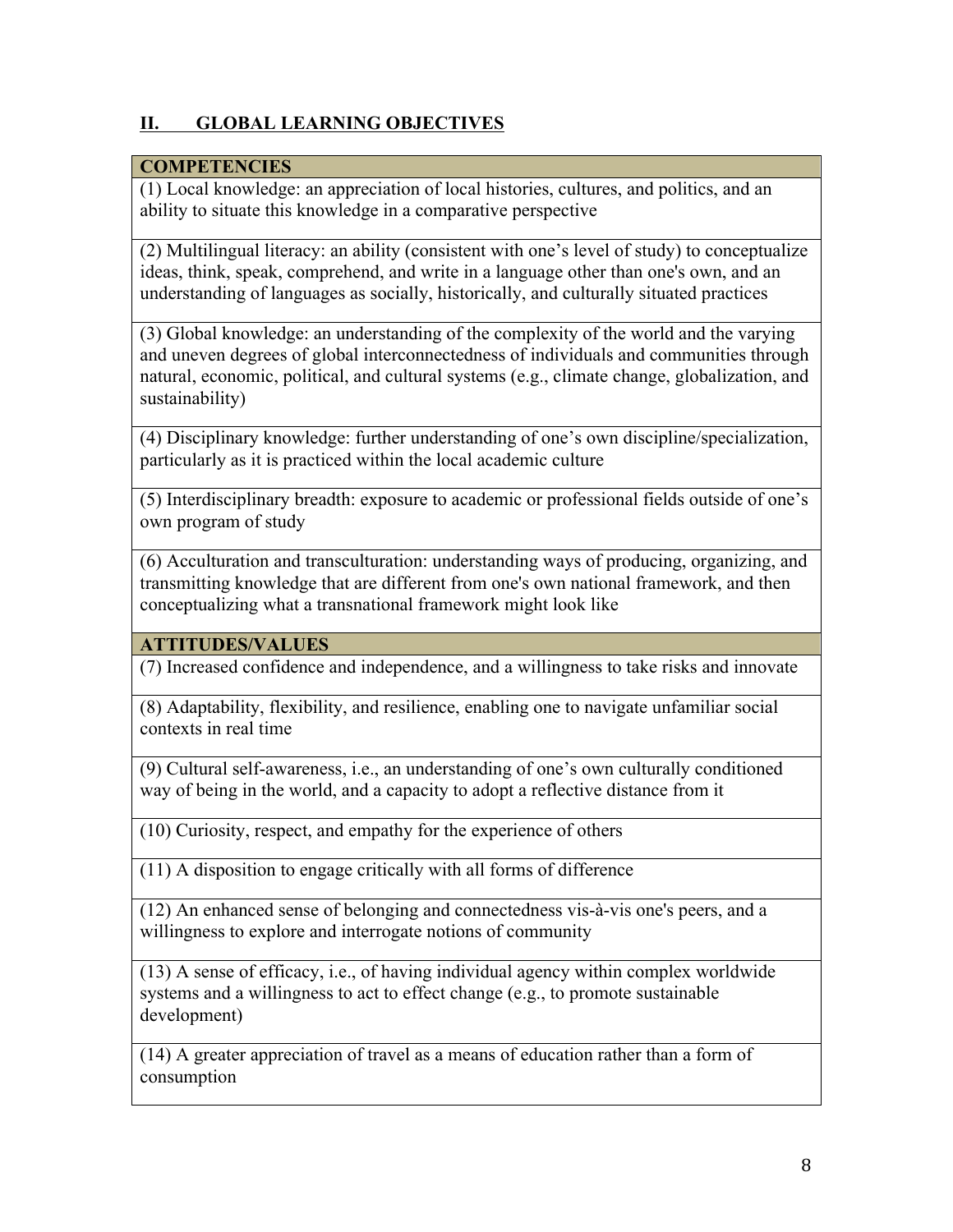#### **III. FURTHER OBSERVATIONS**

# *(A) NYU's distinctive features*

In developing global learning objectives for NYU, the faculty working group reflected upon the distinctive characteristics of the University's study-away programs and what bearing, if any, they might have on students' achievement of these objectives. The following reflections informed both the selection and the wording of the objectives.

#### *(i) Academic pathways*

Perhaps the most notable feature of study away at NYU is the "academic pathways" model, which engages schools and departments at the portals to leverage areas of strength within the local academic communities. As noted in section I, this model has enabled many students to study away, since they can now do so while pursuing coursework in their major and/or minor. <sup>16</sup> But what is the impact of this model on students' experience of study away? In the absence of a single common course at any of the sites, it is theoretically possible that students from different home schools and departments could have very different experiences and could even be cloistered from one another. In practice, however, the opposite happens: since study away-communities tend to be much smaller and more intimate than the three portal campuses, students have a better chance of getting to know their peers from other programs. Outside of the classroom, a robust student life infrastructure ensures that students engage with one another through co-curricular programming, organized excursions, etc. And since the norm is to take no more than two courses within the major, the study-away experience is characterized by cross-disciplinary study and interactions among students from a variety of backgrounds and perspectives.<sup>17</sup> In effect, these opportunities make it possible, within a large student body, for students to experience some of what is most valuable in study at a small liberal arts college.

### *(ii) Not only a "junior year abroad"*

A further point of distinction is the fact that the classic term "junior year abroad" no longer applies to most NYU students. Not only juniors but also first-year students (in Liberal Studies), sophomores, and even a few seniors participate. In addition, the typical length of study away at NYU is a semester, rather than a year. This had a bearing on the objective that we identified regarding language learning: since most students spend only one semester at a given site, and since many arrive at non-Anglophone sites with no background in the local language (and therefore take only an elementary-level course),

<sup>&</sup>lt;sup>16</sup> See global learning objective #4, since academic pathways have made a higher level of disciplinary knowledge possible for a larger number of students.

 $17$  See global learning objective #5 on interdisciplinary knowledge.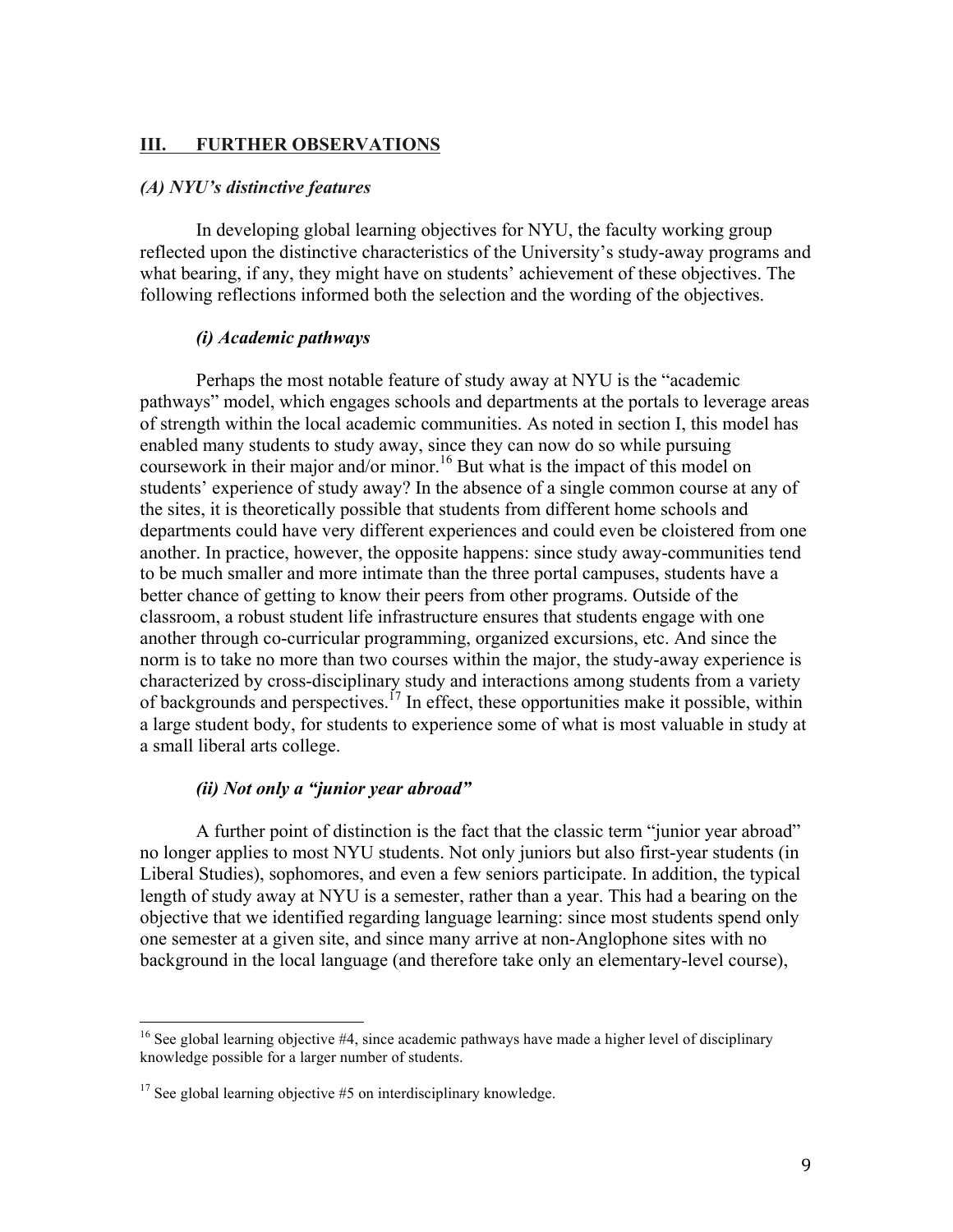the term "proficiency" seemed inappropriate.<sup>18</sup> Finally, our programs are not "abroad" but "away." This is not only because one site (Washington, DC) is domestic, but also and even more importantly—because of the significant presence of international students. NYU's New York campuses have the largest international student population in the U.S., and over 20 percent of undergraduates at these campuses hail from outside the country. In Abu Dhabi and Shanghai, the student body is so diverse that the term "international student" seems irrelevant, at least on campus.<sup>19</sup> Thinking of "home" and "abroad" or "away" in binary terms simply doesn't make sense for NYU, given that what is "home" for some students is very often also "abroad/away" for others.

#### *(iii) Global network*

A third and final hallmark of NYU is the global network, which, like the diversity of nationalities represented by our student body, also blurs distinctions between "home" and "abroad/away." The network is characterized by *multiplicity*, encompassing multiple locations, allowing for multiple study-away experiences,<sup>20</sup> and including multiple points of entry (hence the term "portal" campuses). Thus, New York, Abu Dhabi, and Shanghai are at once home campuses, "points of origin" for circulation throughout the network, and study-away destinations. (Indeed, as the UAAC noted in its spring 2016 advisory, New York is one of the most popular study-away destinations in the network.) This multidirectional flow of individuals across the network means that NYU students studying away often encounter peers who are already in their "academic home": not only matriculated students at the three portals, but also (to stretch the analogy a bit) first-year Liberal Studies students in Florence, London, Paris, or Washington, DC.

Because of the global network model, when the majority of our students study away, they never actually *leave* NYU.<sup>21</sup> To make this possible—i.e., to enable students to circulate easily and seamlessly throughout the network—a high degree of connectivity, interoperability, and standardization is needed. This is just as relevant to instruction as it

<sup>&</sup>lt;sup>18</sup> Hence our preference for the term "multilingual literacy" in global learning objective  $#2$ .

 $19$  At NYU Shanghai, Chinese nationals constitute 51 percent of the student body, with the rest coming from other countries. NYU Abu Dhabi has an even more diverse student body, with 13 percent of students coming from the U.A.E.

 $20$  One goal behind the creation of the network was to promote a circulation model in which students could integrate not just one but a series of international experiences into their program of study. In practice, however, multiple study-away experiences have so far proven not to be very common. While some programs (e.g., the Business, Politics, and Economics B.A. at Stern) require study away at multiple NYU locations, it is also possible for individual students to do this on their own. Within the 2012 entering cohort (excluding Tandon), approximately 12 percent of students spent two or more semesters studying away from their home portal, and many of these students (especially from NYU Abu Dhabi and NYU Shanghai) studied at multiple locations.

<sup>&</sup>lt;sup>21</sup> There are, of course, opportunities for NYU students to study away outside of the global network. Not only do various NYU schools operate programs in other international locations, but NYU's International Exchange Program enables students to study at a variety of partner institutions, such as Trinity College in Dublin, Nagoya University in Japan, and Yonsei University in Seoul.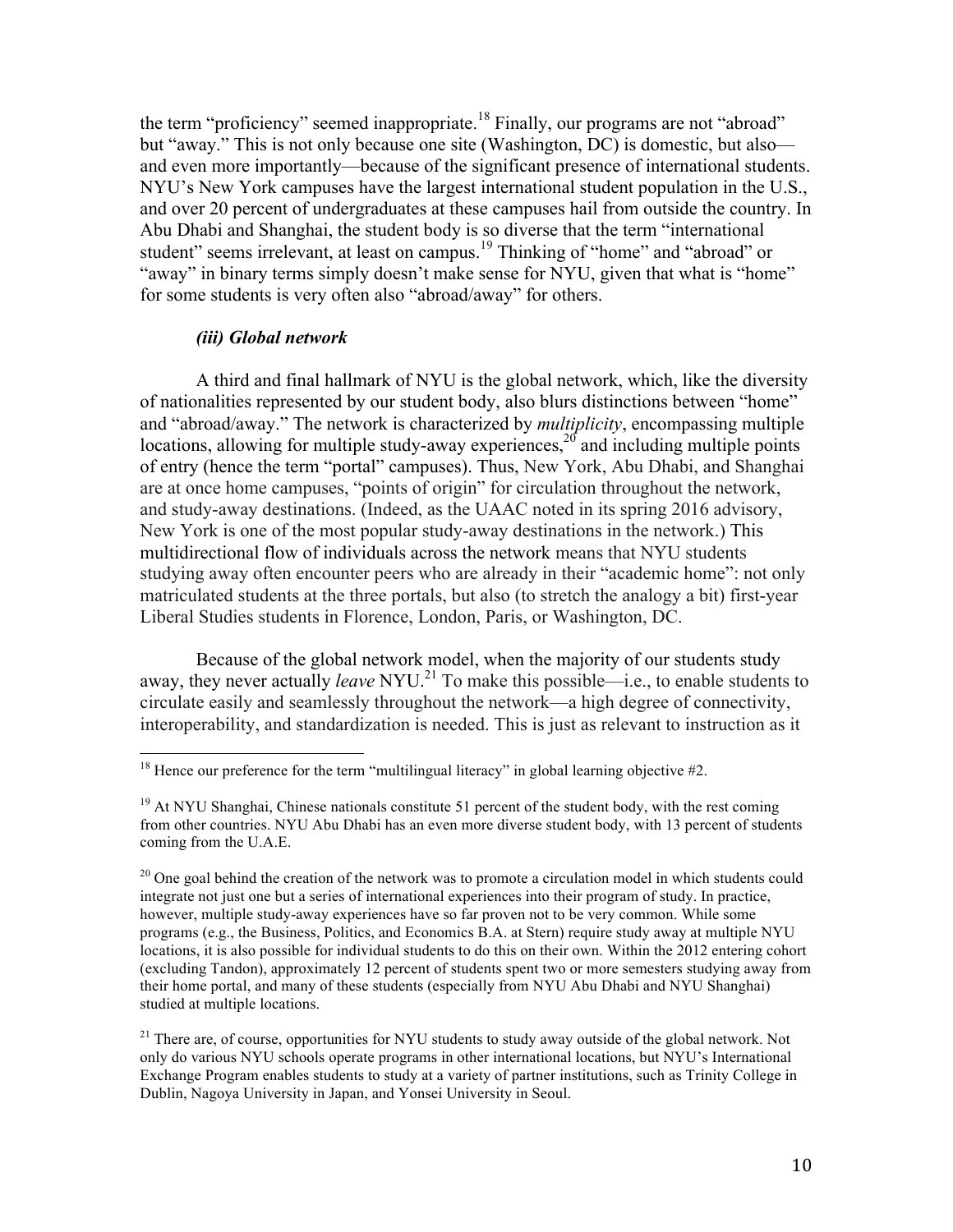is to student support services, infrastructure, and technological platforms: not only is it essential to ensure a high quality of teaching at all NYU locations, but students also need to be prepared to continue with their coursework when they return to their home portal. (This is particularly important for students in vertically structured majors, such as the sciences, mathematics, and languages.)

There is, however, a tension between the imperative of meeting NYU's academic standards throughout the global network and the goal of ensuring that students are exposed to "local" forms of knowledge.<sup>22</sup> Indeed, as the UAAC previously noted, the network paradigm could work against the idea of cultural immersion*,* which has long been understood as a primary means of achieving study-away learning objectives.<sup>23</sup> To be sure, local engagement has always been a characteristic of NYU's global sites, which depend on collaboration with local institutions. Many of our instructors, e.g., hold full- or part-time appointments at reputable local universities, and others come to us with years of experience in their professional fields. Students at some sites have opportunities to engage with local peers by enrolling directly in courses at local universities, or by taking part in co-curricular language exchanges. In addition, hundreds of students participate in internships, volunteer work, or experiential learning while studying away, and students at four global sites (Buenos Aires, Florence, Madrid, and Paris) have the opportunity to stay with local host families for their housing. Finally, wherever possible, the sites host events that are open to the local communities. While local engagement continues be a priority for the global sites and for the site-specific advisory committees (SSACs), there is certainly room to expand the kinds of opportunities listed above, particularly if they support our learning objectives.

Finally, the global network's exclusively urban character compels us to think critically about the notion of the "host culture" as an "away" that is fundamentally different from "home." Cultural differences among world cities can sometimes seem less pronounced than the differences between urban and rural spaces.<sup>24</sup> With similar urban infrastructure and familiar commercial brands and experiences within reach, it is not inconceivable that students studying away in NYU cities might stay within their proverbial comfort zones. But even if one presumes that this is not the case, it is not always clear that what students experience in any given city can be described as a

<sup>&</sup>lt;sup>22</sup> This is directly relevant to meeting global learning objectives #1, #3, and #6.

<sup>&</sup>lt;sup>23</sup> The UAAC's spring 2011 "Advisory on the Implications of the Global Network University for Undergraduate Education" addresses this point directly: "The committee recognizes that discussions about the GNU are animated by two, very different impulses. On the one hand, the level of mobility that is envisioned will rely on a high degree of interoperability and can therefore only be achieved through a standardization and articulation of a variety of support services across the network. On the other hand, it is crucial that all of our sites be integrated with their local community, and that our students and faculty experience them as such. There is a fundamental tension here, one that we think the University should not lose sight of as it continues to expand." (See Appendix 1, p. 17-18)

 $24$  That said, there is evidence that "world cities" are actually more connected to domestic "hinterlands" than they are to one another; see, e.g., Chapter 4 of Pankaj Ghemawat and Steven A. Altman, *DHL Global Connectedness Index 2016: The State of Globalization in an Age of Ambiguity*.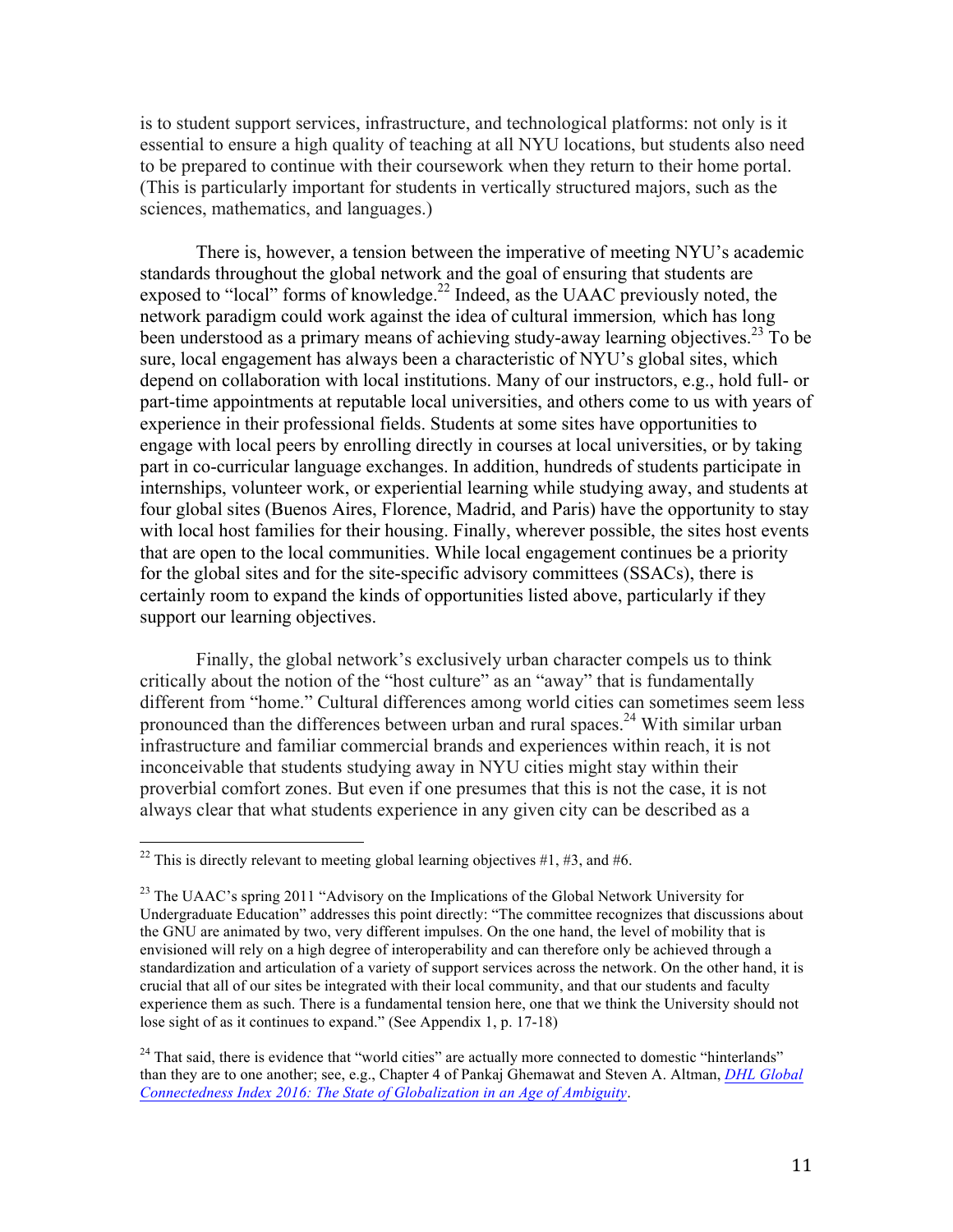singular and monolithic "host culture." What, for example, is the culture of New York? The city is such a conglomeration of local and international cultures that it is difficult to parse, and it is increasingly difficult to know when one has actually encountered "authentic" New York—or even if there is a singular "authentic" New York. The same might also be said for Abu Dhabi, London, Paris, Sydney, and the other NYU locations, all cosmopolitan cities where the notion of an authentic local experience is less cut and dried than it might once have been.

#### *(B) Practical considerations regarding student participation*

In exploring issues surrounding global learning assessment, the working group acknowledged the possibility of selection bias, noting that students who study away might, in fact, be predisposed to many of the objectives listed in section II. Although NYU is a national leader in terms of the number of students who study away, many students still remain on their home campus for their entire undergraduate career.<sup>25</sup> But is it true that these students have no interest in global study? The discrepancy between survey data and participation rates—i.e., between the large number of matriculated students who cite opportunities to study away as an important factor in their decision to attend NYU and the somewhat lower number who spend at least one semester away from their home portal—seems to suggest otherwise. While many of these students might simply change their minds after arriving at NYU, others might intend to study away but encounter obstacles or disincentives. Those who work full- or part-time or who are pursuing internships might, for example, see an opportunity cost to studying away for a semester. Some might believe study away to be financially unfeasible, despite the fact that their aid packages apply wherever they are in the network, that additional funding is available, <sup>26</sup> and that housing and other costs are actually lower at certain NYU locations than they are in New York. Finally, some students might pursue shorter-term opportunities for study away in the summer or in January, rather than during the academic year.

There may also be other, non-financial impediments to consider. Despite the progress that units across NYU have made in developing academic pathways, some students might choose not to study away because required major or general education courses that they need are not (or cannot be) offered at the global sites. Thus, the Office of Global Programs collaborates with schools and departments to identify and (where

<sup>&</sup>lt;sup>25</sup> To be sure, this occurs much more frequently in New York than in Abu Dhabi and Shanghai. Students at NYU Shanghai are, in fact, required to study away for at least one semester, and study away is such an integral part of the student experience of NYU Abu Dhabi that there are very few non-participants at that portal.

<sup>&</sup>lt;sup>26</sup> New York-based students who apply for financial aid are automatically evaluated for the Global Pathways Scholarship, a need-based award of up to \$4,000, and selected students will receive additional Study Away Need-Based Grants of \$3,000. Also, a number of Global Programs Merit Scholarships of \$1,500 are awarded to students based on the quality of their application and academic record, and several specialized awards are available for students, depending on their area of academic interest and/or their study-away destination (e.g., the Innovation Scholarship for study at NYU Tel Aviv). Finally, a number of NYU schools offer study-away grants to their students.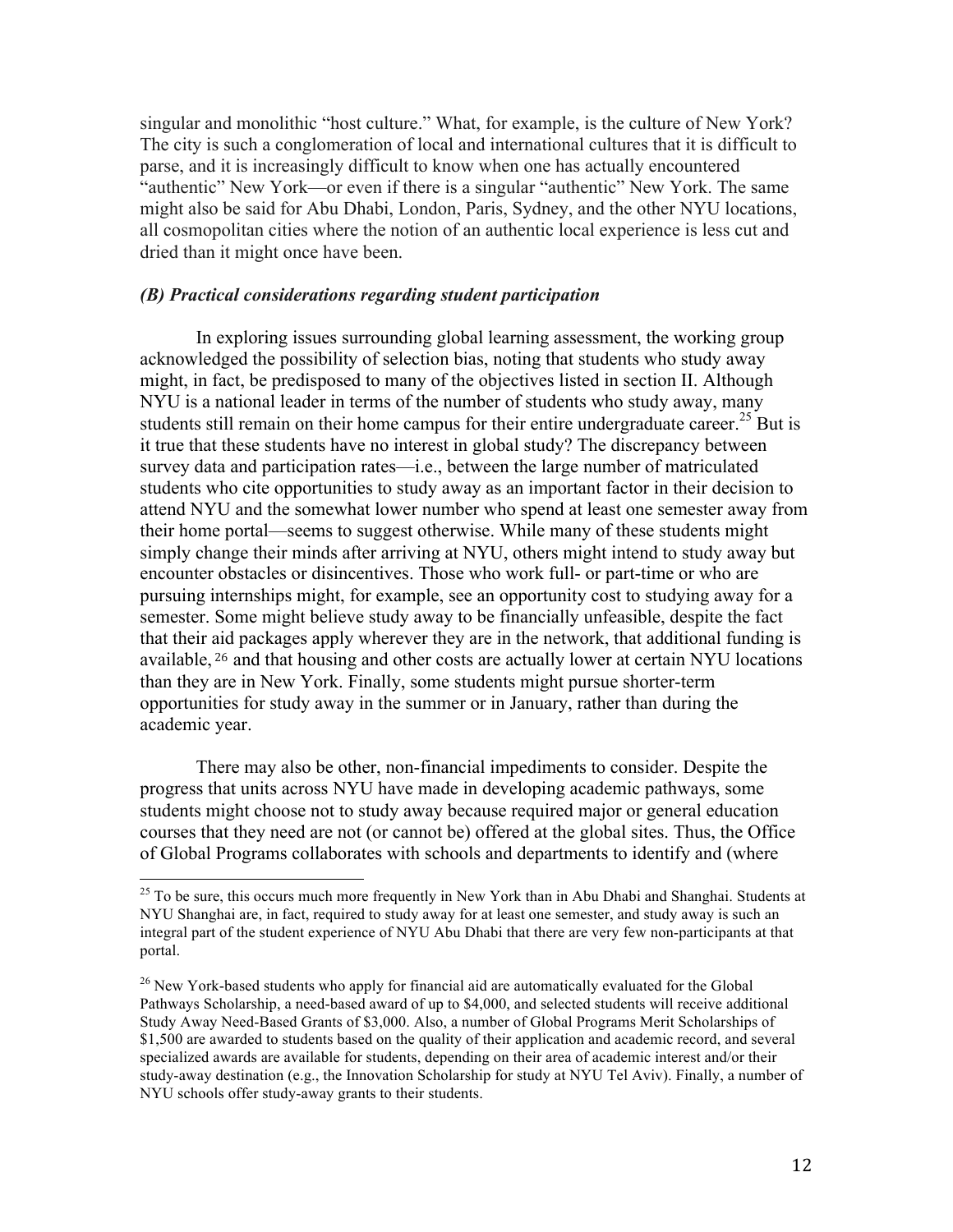possible) offer these key courses at the sites; many are also offered at the portal campuses. That said, it is probably not feasible—nor would it be desirable—to mount a full set of required courses for each academic pathway at the global sites. Students will therefore need to plan their course schedules carefully across their undergraduate career if they are to take full advantage of the opportunities afforded to them by the global network. Given NYU's complex structure, not only across the network but also within the portal campuses themselves (most notably New York), students need robust support as they map out their degree plans. Academic advisers within schools and departments must therefore be equipped to help students identify, prepare for, and pursue opportunities across the network. To that end, the Academic Planner, an Albert-based tool that helps students and their advisers chart a path towards graduation, has incorporated information about academic pathways for study away and course offerings at the global sites and portal campuses. The tool is currently being implemented University-wide.<sup>27</sup>

# **IV. ADDITIONAL RECOMMENDATIONS**

### *(A) Curriculum and co-curriculum*

The reflections in section III not only gloss the global learning objectives that we have identified above, but also give rise to the recommendations below regarding students' curricular and co-curricular experiences. We should:

- ask schools and departments with academic pathways at the global sites to identify discipline-specific objectives and outcomes for their pathways;<sup>28</sup>
- encourage interdisciplinary innovation at the global sites (e.g., the creation of new courses that transcend traditional program/major boundaries), leveraging both the sites and the SSACs as incubators for educational experimentation and venues for collaboration;
- enhance local engagement at the sites—e.g.:
	- o by ensuring that students benefit from a balance of immersive educational experiences both inside and outside the classroom (i.e.,

 $^{27}$  In the meantime, a more limited version of this tool called the Global Study Planner has assisted students and their advisers in planning study-away experiences.

<sup>&</sup>lt;sup>28</sup> The Middle States Commission on Higher Education's Standard III ("Design and Delivery of the Student Learning Experience"), which refers to all learning experiences regardless of modality, level or setting, calls for the periodic assessment of the effectiveness of programs providing student learning opportunities. Given the structure of NYU's study-away programs, our ability to assess for continuous improvement will depend upon the articulation of learning outcomes that are specific to each of the degree programs that have developed academic pathways to the global sites and portal campuses. It should be noted, however, that these pathways vary greatly in form, depending on the unit. Some, for example, are structured four-course programs, while others may consist of one or two courses at a site.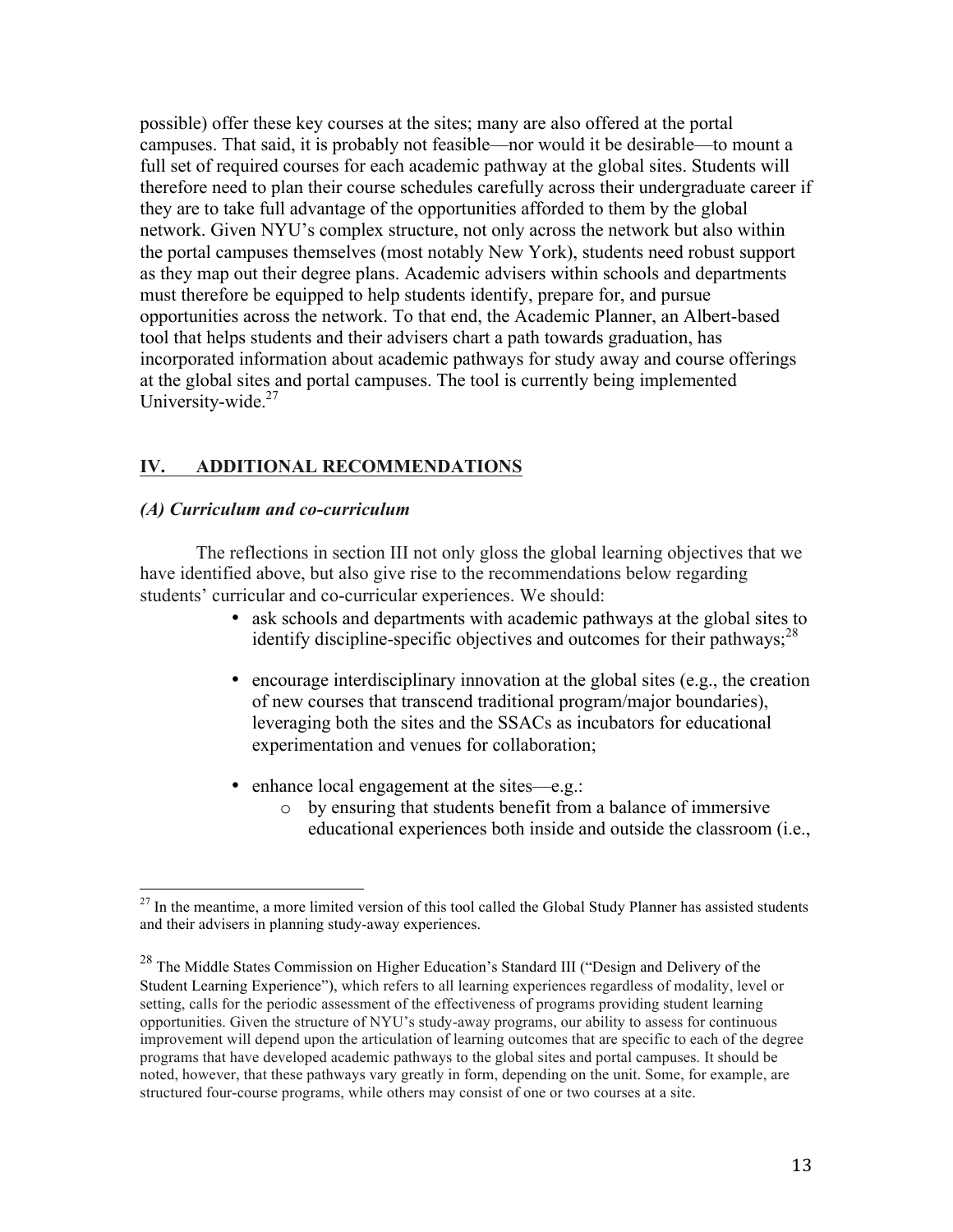formal and informal learning), and within both urban and nonurban environments;

- o by increasing the number of "homestay" opportunities for students at the global sites;
- o by expanding the number of options (within legal and financial constraints) that NYU students have to enroll directly in courses offered by local universities; and
- o by exploring possibilities (also within legal and financial constraints) for local students to enroll in courses offered at NYU locations;
- provide structured opportunities, both during and after the study-away experience, for students to reflect on what they have learned;<sup>29</sup>
- consider offering additional sections of required major and general education courses at the global sites, so that more students can fulfill degree requirements while away; and
- consider developing a new global/international studies major and/or minor that (a) would be strategically designed to integrate courses at the global sites and portal campuses; (b) would be open to students from across the University (unlike the Global Liberal Studies program); (c) would be broadly interdisciplinary (unlike the College of Arts and Science's International Relations honors major, which focuses heavily on politics and economics); and (d) would be aligned with our new global learning objectives.

### *(B) Assessment*

Section I of this report ends with a recommendation that colleagues with relevant expertise be enlisted to develop an assessment plan for global learning, in consultation with a University-wide faculty body.<sup>30</sup> Without prescribing a particular approach or timetable to assessment, below are some further recommendations that may nonetheless prove useful to this effort. We should:

> • engage in longitudinal study of students' attainment of these objectives, consistent with the norms of college impact research;

<sup>&</sup>lt;sup>29</sup> Research has shown that universities most often do not provide a structured forum for students to reflect upon their study-away experience, and also to apply what they learned to personal and professional goals. With this in mind, NYU Shanghai hosted its first Study Away Re-Entry Conference in fall 2016.

 $30$  See above, page 7.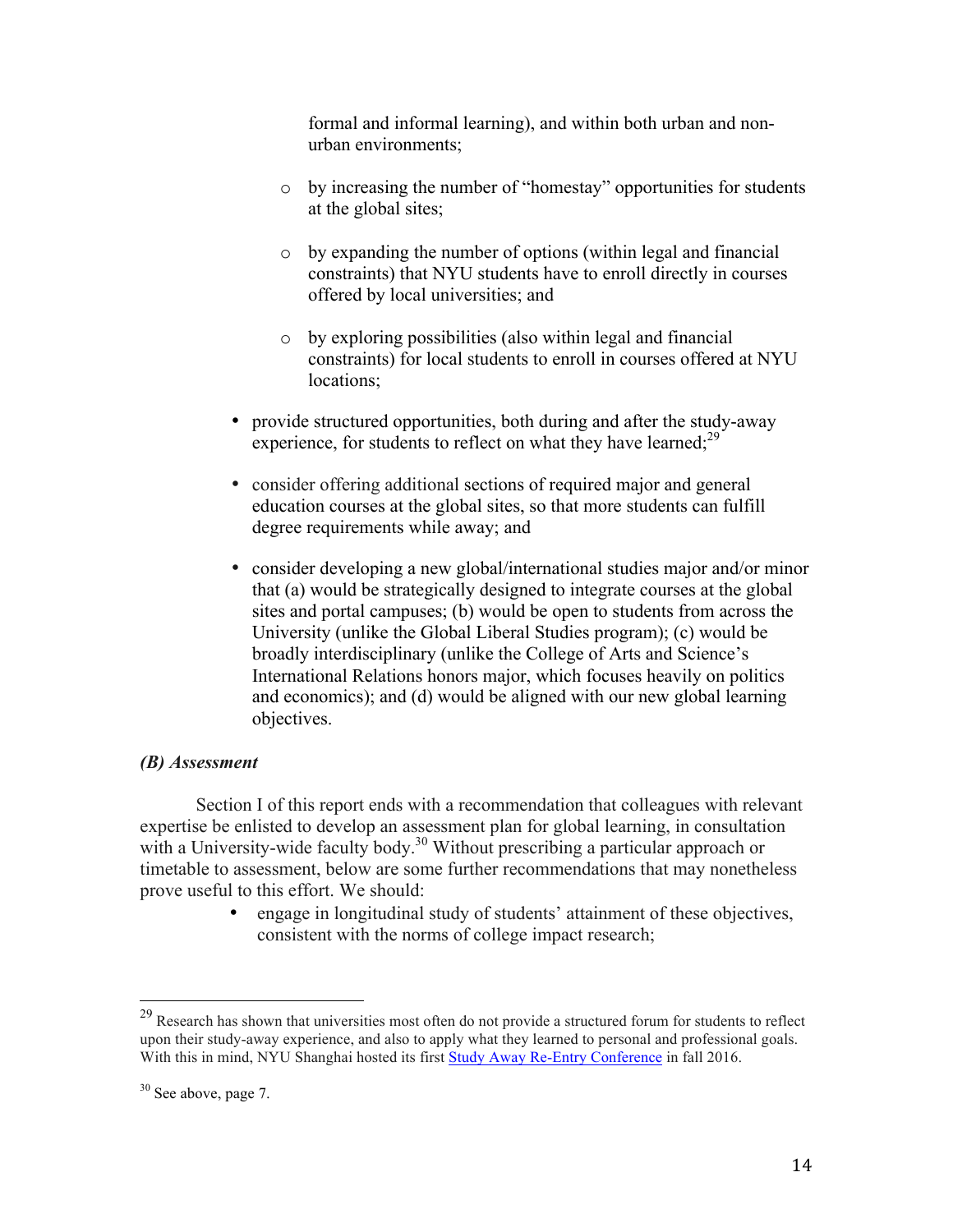- account for possible selection bias, since students who study away may differ in meaningful and systematic ways from those who do not;
- adopt direct measures, instead of relying exclusively on self-reporting through instruments such as the Global Programs Site Survey, which is administered to students at all of our sites at the end of each semester (though the current instrument could be redesigned to align more closely with our new global learning objectives);
- examine relevant data that already exist in NYU systems, such as enrollment figures and student grades;
- consider using existing tools and inventories that other institutions and organizations have developed, such as the Beliefs, Events, and Values Inventory (which NYU Shanghai has already adopted) $31$  and the Intercultural Development Inventory (which is used by one of Steinhardt's graduate-level global programs);
- expand (to the extent possible) the scope of the assessment to include study away experiences not just at NYU's "network" sites but also (a) in school-based programs at other locations and (b) through NYU's international exchange programs; and
- explore whether the length of time that students study away (e.g., a semester, a year, a summer, a January term) is a factor in their achievement of the global learning objectives set forth in this report.

# *(C) Related research projects*

There are a number of important questions that relate to study away but that may be outside the scope of global *learning* assessment. Among these, the working group recommends that we:

- examine the impact of study away on (a) students' GPAs, (b) retention and graduation rates, and (c) job placement;
- explore whether and how students who have studied away think differently about their career paths, in particular the prospect of working or attending graduate school outside of their home countries;
- conduct focused research on the impact of NYU's study-away programs on international students (taking into account that the term "international student" might take on different meanings at each of the three portal campuses); $^{32}$

 $31$  See above, page 7, fn. 14

<sup>&</sup>lt;sup>32</sup> See section IIIA above.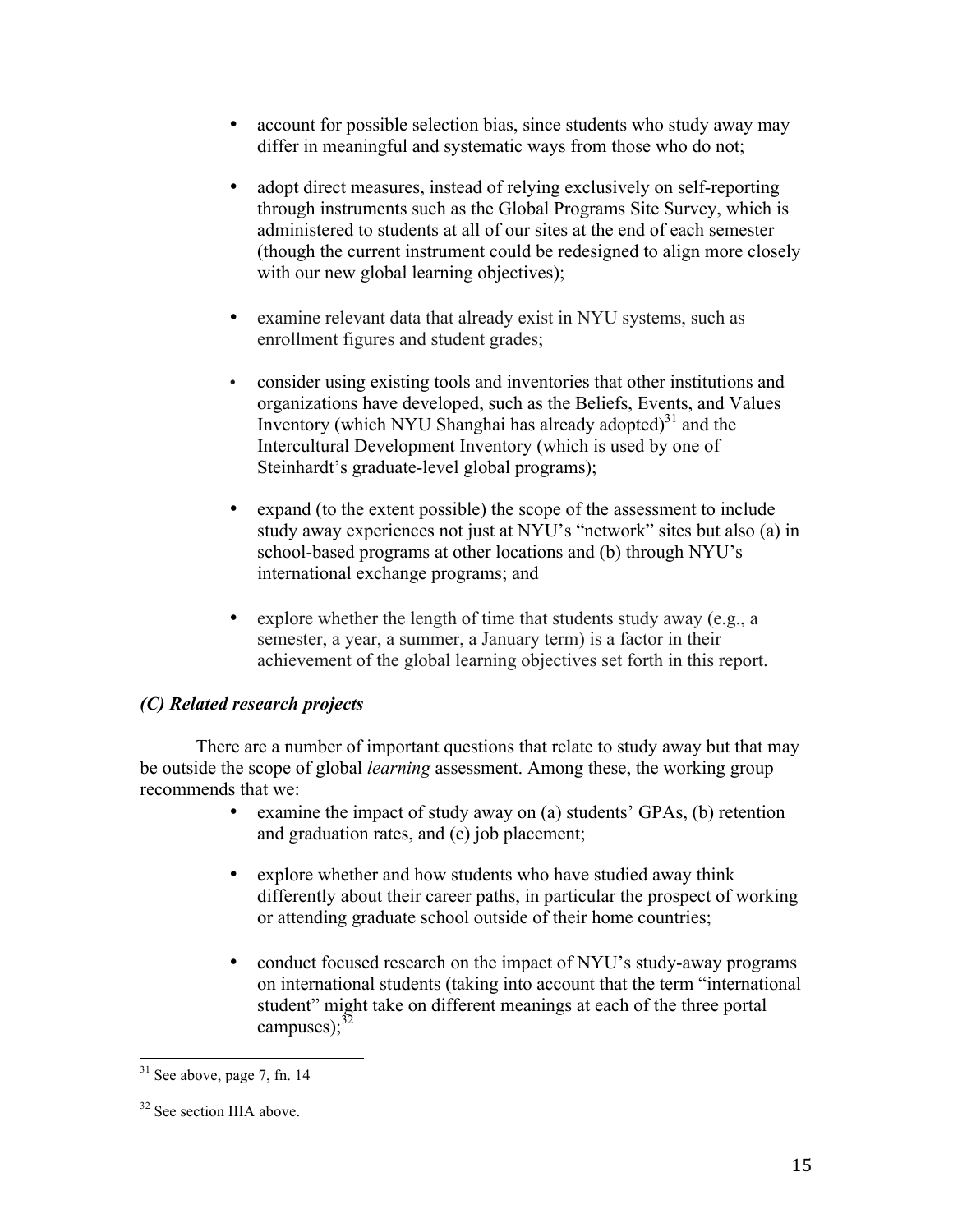- examine the impact of study away on U.S.-based students who come to it from different backgrounds, expectations, and perspectives—e.g.: (a) students who had never traveled abroad before; (b) well-traveled students; and (c) first-year students in Liberal Studies;
- explore the unique outcomes that may be associated with studying away at more than one NYU location; and
- qualitatively examine students' underlying reasons for study away, their opinions about it, their motivations to do it, and their experiences of it.

# **V. CONCLUSION**

NYU's global network is no longer new; with the hectic pace of the initial construction phase now past, we have the opportunity to step back and examine the network's goals, aims, and academic rationale.<sup>33</sup> What could be more appropriate for an innovative higher education project than for it to become the object of serious academic research? The global network is here to stay; it is now up to the faculty of NYU to articulate its purpose, identify its successes, and isolate and address its challenges. The global project is consonant with the fundamental values of a liberal arts institution and a research university: it reaches across national boundaries and seeks to remove the obstacles to human understanding, always studying the local while mindful of the transnational. A rigorous examination of the global network's learning objectives will further NYU's academic mission, and also contribute to the scholarship on study away and college impact. $34$ 

<u> 1989 - Andrea Santa Andrea Andrea Andrea Andrea Andrea Andrea Andrea Andrea Andrea Andrea Andrea Andrea Andr</u>

 $33$  As President Hamilton noted in his September 2016 inaugural address: "There has never been a time when bold action on global education is more urgently needed than now. In the face of destructive public discourse on immigration, suspicion of entire religions and ethnic groups, and a range of problems—from climate change to ideological extremism—that defies borders, it is essential that we choose not to retreat but to engage. Nevertheless, let's begin with the recognition that, as befits a 'first mover,' we have not gotten everything right at every turn. So the task at hand is to examine what has worked and what has not. We must make a priority of refining the global network, of ensuring that it aligns throughout with our academic standards and principles. In the near term, that means our focus should be less on further expansion and more on reaching the full potential of the exceptional global enterprise NYU has already built, guided always by the goals of enhancing our students' education and serving our faculty's scholarly interests." *NYU Class Notes*, issue #28 (spring 2017), p. 34

<sup>&</sup>lt;sup>34</sup> The working group members would to thank the "ex officio" experts from several of our schools, the Office of Global Programs, and the Office of the Provost. In particular, we would like to thank Ryan Poynter (Associate Vice Provost for Undergraduate Academic Affairs) for his contributions to the group's work and for his assistance in drafting the report.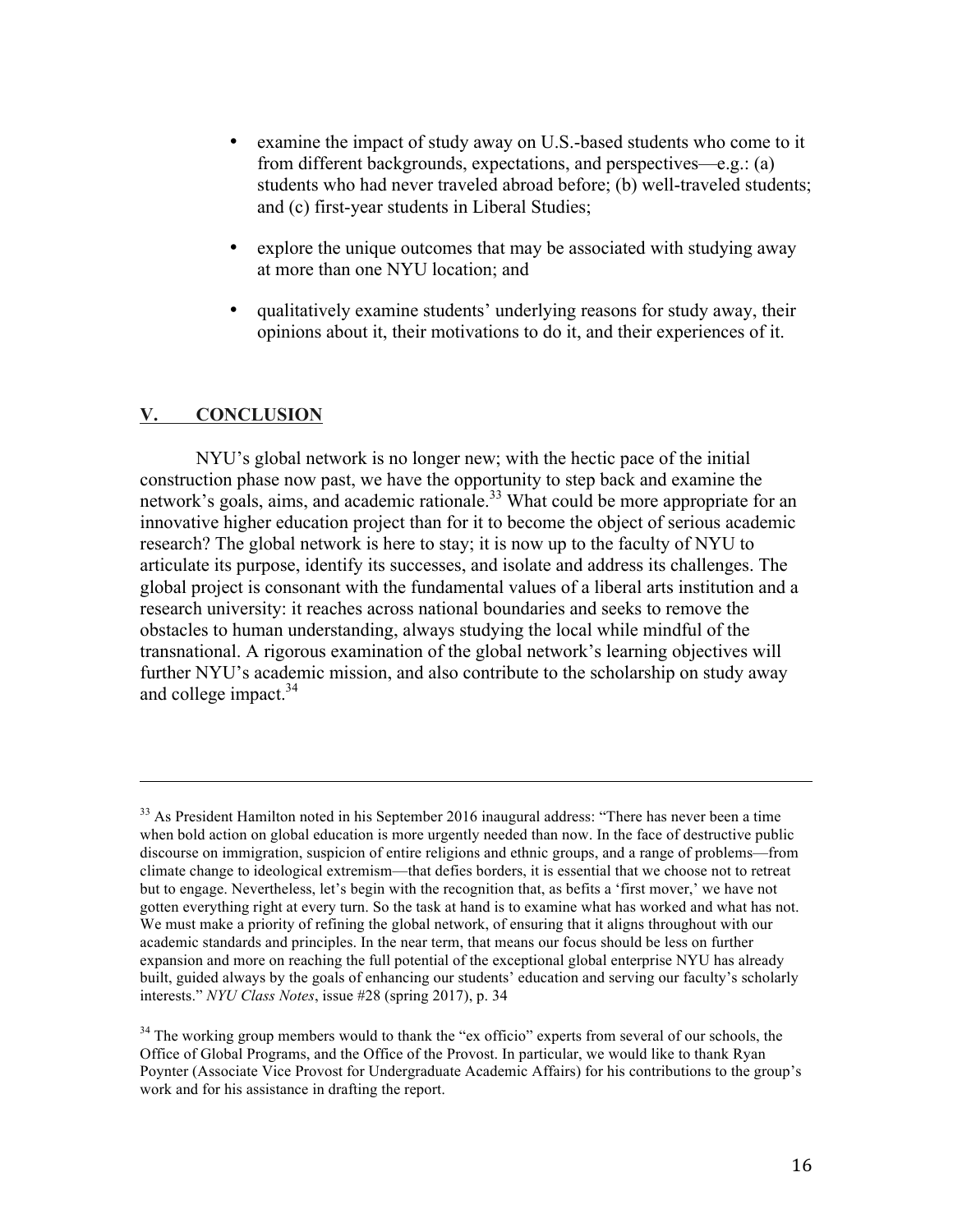#### **APPENDIX 1:**

#### **New York University Undergraduate Academic Affairs Committee**

### **Advisory on the Implications of the Global Network University for Undergraduate Education**

#### **Spring 2011**

Nearly two years ago, the Provost charged the Undergraduate Academic Affairs Committee with exploring the implications of the Global Network University (GNU) for undergraduate education. The committee consulted with Ulrich Baer, Vice Provost for Globalization and Multicultural Affairs, and also formed a subcommittee to study the subject.

The subcommittee members also took into consideration President Sexton's reflections of December 2010 on the GNU. The recommendations that follow draw on the subcommittee's discussions, as well as on discussions of the full committee in plenary session.

\*\*\*

The GNU presents great opportunities but also some challenges for the pursuit of excellence in undergraduate education. Indeed, a single set of features—such as student and faculty mobility, a multi-centered organization, and an even more diverse student body and faculty—is likely to be the source of both challenges and opportunities.

Over the last few decades, even before the advent of the GNU, NYU—with its large size, organizational complexity, and diversity (on all fronts)—had been grappling with a number of questions related to ensuring excellence in undergraduate education: How do we provide first-rate advising and mentoring to our undergraduates? How do we promote the kind of long-term and in-depth student-faculty relationships that lead to meaningful undergraduate research? How do we foster a sense of community and interconnectedness among our undergraduates while they are students, as well as a sense of belonging that will keep them active as alumni? How can NYU sites (both in New York and overseas) be conceived of as places that promote involvement with local communities and local forms of knowledge?

These questions have occupied us for many years here in New York; they will likely become even more complex and important now that we are envisioning a GNU model with both portal and study-away campuses and with ever increasing flexibility and mobility for faculty and undergraduates.

The committee recognizes that discussions about the GNU are animated by two, very different impulses. On the one hand, the level of mobility that is envisioned will rely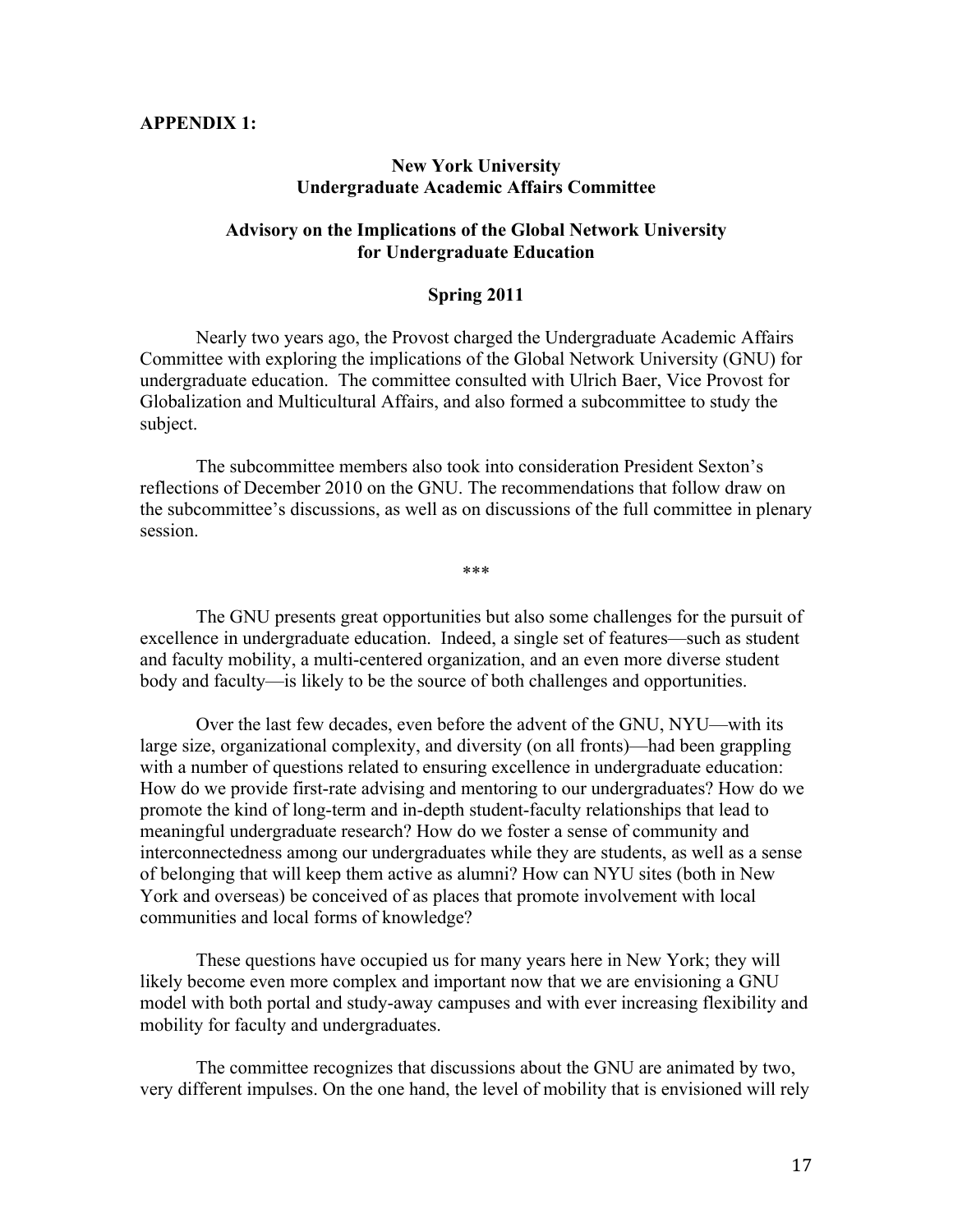on a high degree of interoperability and can therefore only be achieved through a standardization and articulation of a variety of support services across the network. On the other hand, it is crucial that all of our sites be integrated with their local community, and that our students and faculty experience them as such. There is a fundamental tension here, one that we think the University should not lose sight of as it continues to expand. With these considerations in mind, we make the following recommendations:

1. **CULTURAL IMMERSION:** Immersion and the experience of difference should be at the core of a student's study-abroad experience. The way in which many Global programs are structured, however, can sometimes lead to a sense of an "NYU bubble." As it stands, often only the most enterprising students are able to take courses at local universities, to do internships at a local organization, or to participate in public service. There should be means in place, both academic and student affairsbased, to facilitate this immersion experience.

### 2. **LEARNING TECHNOLOGY AND ADMINISTRATIVE SUPPORT**

**SERVICES:** The various Global sites should use compatible technology in order to facilitate and encourage the development of meaningful academic connections across the GNU. Ideally, all of our GNU sites should use a common course management system (e.g. Blackboard, Sakai); at the very least, systems used by the various sites should be compatible. Faculty and students at all sites should have adequate training in the use of instructional and/or course-management technology, and they should also be able to expect a minimum level of technological support. Faculty should also be incentivized to explore ways of bringing the GNU together through the appropriate use of instructional technology (e.g., connecting courses taught at several different sites through a variety of synchronous and asynchronous means). Finally, administrative systems at the different sites should be sufficiently similar, to allow students and faculty to move around the GNU without having to learn site-specific ways of accessing registrar, bursar, and other administrative services.

3. **ADVISING:** All academic departments and schools should review their advising materials and communications strategies to ensure that they meet the specific needs of students while they are at our Global sites. Although staff at Global sites are trained to provide basic advising about programs on the Square during registration periods, they cannot be expected to have the same expertise or to provide the more specialized and customized service that departments offer their students in New York. Thus, information posted on departmental websites (e.g. FAQ lists) and e-mail communications to students from their DUGSes should take into account that many majors are studying abroad and are therefore unable to visit the department in person. Departments and school advising centers should be urged to review their current ways of staying in touch with students while abroad, and, in particular, should consider how technology might enable them to communicate more effectively with these majors. The Wasserman Center, for example, already uses Skype to offer one-on-one career counseling, as well as webinars that students can attend from multiple sites. Other Student Affairs offices, such as the Student Health Center and the Center for Student Activities, Leadership, and Service have also significantly expanded their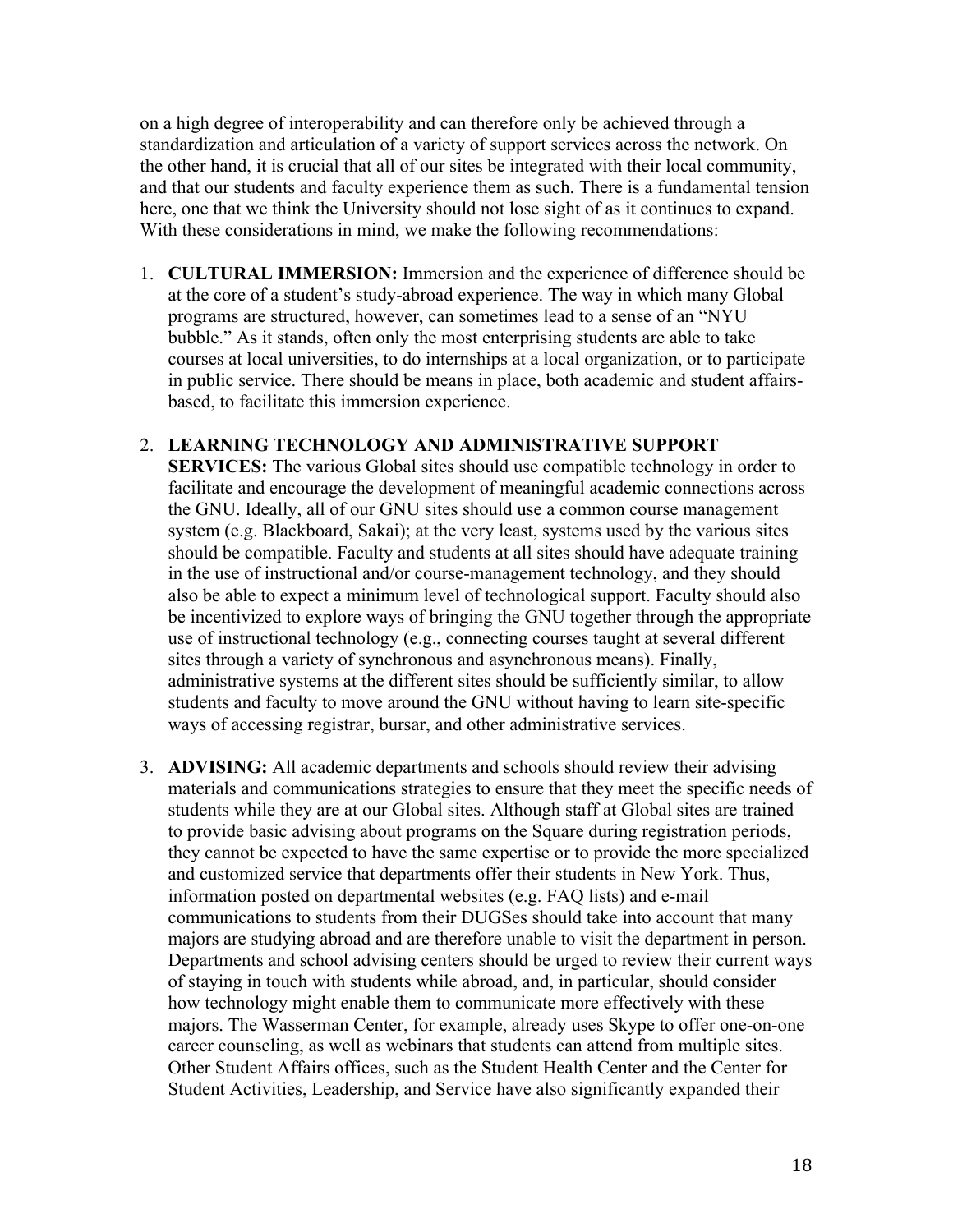services to ensure coverage of students throughout the GNU. Finally, Student Affairs is now accepting nominations for the President's Service Award from across the GNU.

- 4. **ACADEMIC SUPPORT SERVICES:** Learning assistance should be extended throughout the GNU, both through faculty on site (since most classes are small) and through technology. Advice and some coordination could be provided by the College Learning Center and the Writing Center, both of which have expertise in these areas.
- 5. **SCIENCE MAJORS ABROAD:** While NYU is a national leader in terms of the number of science courses that it offers abroad (at NYU in London, which rents laboratory space for the teaching of introductory-level courses in biology, chemistry, and physics), most students who take advantage of these opportunities are in the prehealth track but major in non-science fields. Given both the large number of required courses and the vertical structure of NYU's various science curricula, most science majors have difficulty finding a window of time in which to study at one of our Global sites. As FAS Dean for Science Daniel Stein recently proposed in a memo to science chairs (dated December 15, 2010), these departments should identify reasonable action plans for their majors who wish to study abroad. Such plans could involve taking a semester break from science courses while abroad; or using the time abroad early in one's college career to complete core science requirements (e.g., at NYU in London); or offering at selective sites science courses for upper-year majors (either our own courses or courses at local institutions, in which our students could enroll directly), possibly coupling these courses with a research opportunity (e.g. at NYU in Tel Aviv, when that site offers the possibility of science courses). The development of these departmental strategies should be facilitated by the FAS Dean for Science and then their implementation should be coordinated with the Office of the Vice Provost for Globalization and Multicultural Affairs, working closely with the individual departments and the relevant site directors.
- 6. **INTERNATIONAL AND NATIONAL DIVERSITY:** The University should be mindful of the ways in which the GNU will affect the diversity of our undergraduate student body. Since undergraduate admissions at the University will necessarily be conducted from now on at a more international level (in part because of our portal campuses in Abu Dhabi and Shanghai), we should recognize the increasingly international nature of the student population and how it will present faculty with instructional challenges and opportunities. But to realize fully the capacities of the GNU to create "new cosmopolitans"—persons who have a sense of themselves as being of particular places, ethnicities, religions and cultures, while "embracing, respecting, learning from, and adapting to global diversity" (as President Sexton articulated in his December 2010 reflections on the GNU)—we must not limit our recruitment efforts to those predicated on a notion of difference centered on national boundaries. Creating international student bodies is important, but so too is ensuring that we recognize the variety of ethnic/linguistic/cultural differences within nations, including when considering recruitment of US-based students.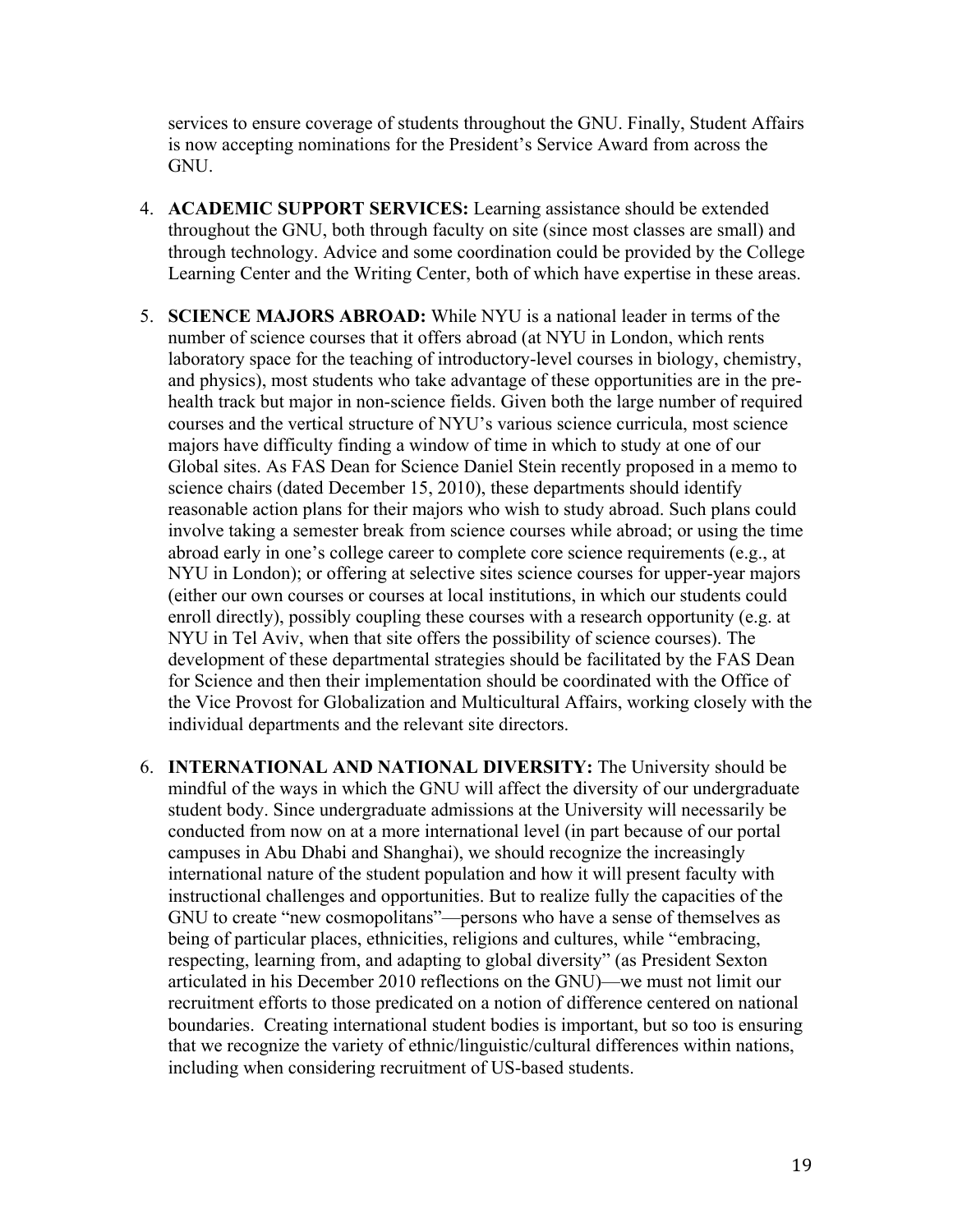- 7. **SUPPORTING INTERNATIONAL STUDENTS:** International students are projected to reach 20 percent of the NYU undergraduate student body very soon. It is essential that this increase be accompanied by an expansion of student services through the Office of International Students and Scholars. Such an expansion should take into account not only these students' needs in New York but also the specific issues they face when participating in the GNU. At present, US citizens and permanent residents receive assistance (through the Office of Global Programs) in securing visas and other necessary documentation to study at NYU sites abroad. International students who are based in New York also require appropriate support services for their study at other GNU sites (e.g., to facilitate their re-entry into the US). Finally, these students also have the right to clear, accessible information about whether the national or international examinations (e.g. the A-Levels and the International Baccalaureate) that they have taken in high school qualify them for advanced standing. (Members of the CAS deanery, the Office of the University Registrar, and the Office of Undergraduate Admissions have been meeting to discuss how to handle the increasing number of requests for college credit based on work or tests taken by international students.) This is important not only to the recruitment but also to the retention of international students, some of whom have expressed feeling disadvantaged in relation to their US-based classmates.
- 8. **FOREIGN-LANGUAGE STUDY:** The University should explore ways of using GNU sites to offer different modalities of foreign-language instruction. NYU students have different aspirations in learning foreign languages, and language programs at Global sites are uniquely positioned to address these varying needs. Global sites should also consider ways of using winter intersession courses and summer intensive courses to deliver different types of language instruction. To take just one example: the CAS Dean is currently meeting with a committee of language faculty to explore the possibility of creating summer language institutes both at selected sites abroad and perhaps also on the Square.
- 9. **ALUMNI AND THE GLOBAL NETWORK UNIVERSITY:** Our alumni have a potentially important role to play in building the GNU. Those who are based near our Global sites could be engaged to serve as mentors to undergraduates studying abroad. Additionally, through technology, our alumni may choose to mentor undergraduates at any NYU site. There are doubtless other ways in which alumni might be involved in the development of Global programs. The Office of Global Programs and Multicultural Affairs and the Office of Alumni Relations should work together to explore possible synergies in this area.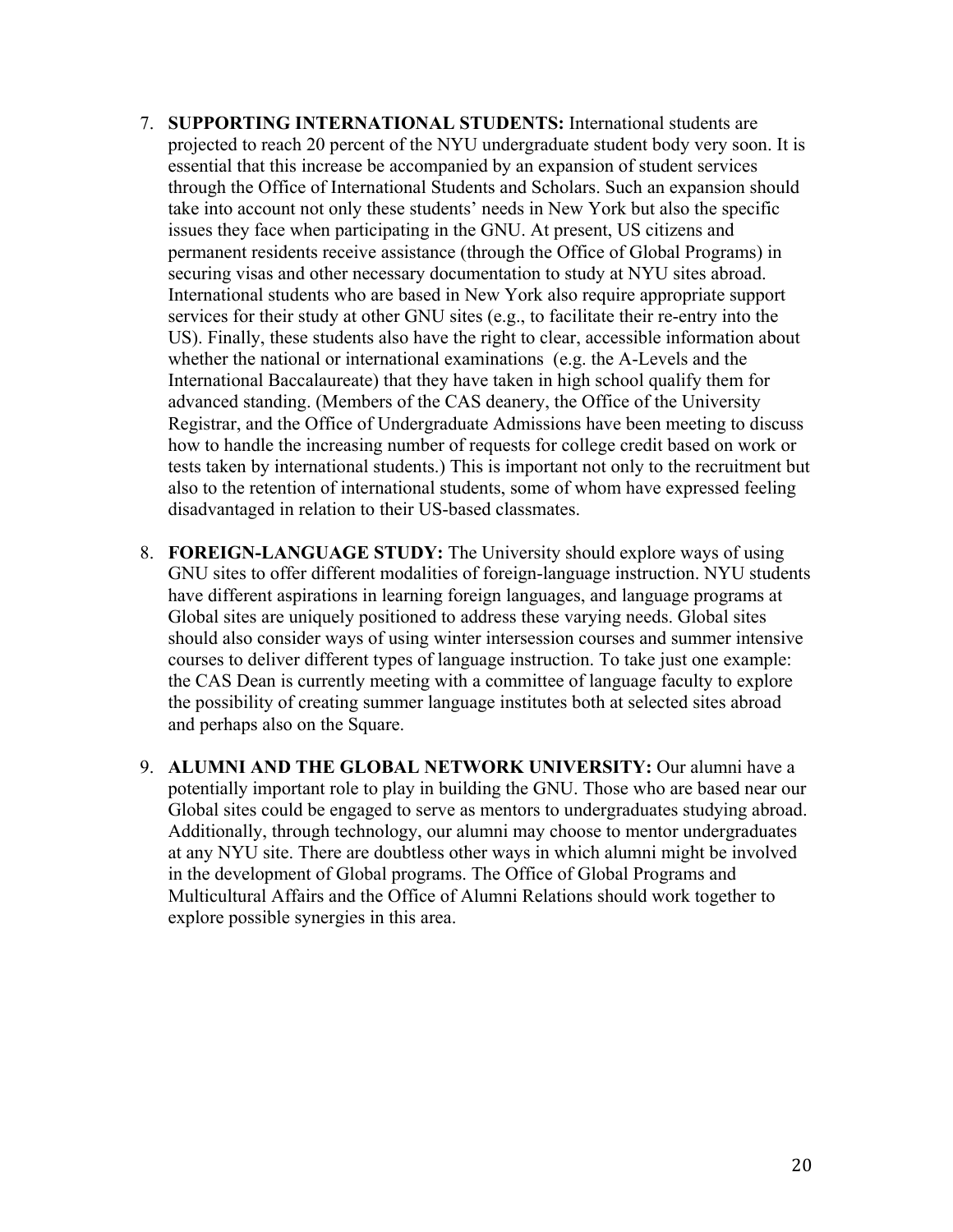#### **APPENDIX 2:**

#### **New York University Undergraduate Academic Affairs Committee**

### **Interim Advisory on The Influence of NYU's Global Network on the Student Experience in New York**

#### **Spring 2016**

#### **Background**

In April 2015, Provost McLaughlin asked the Undergraduate Academic Affairs Committee (UAAC) to explore the influence of NYU's global network on the student experience in New York. In particular, he asked the group to advise him on (a) the impact of curricular innovations piloted at the portal campuses and global sites; (b) how the presence of incoming study-away students from NYU Abu Dhabi and NYU Shanghai enhances the experience of New York-based students; (c) how these students from the portals should be integrated with their counterparts in New York; and (d) how their presence affects the way that faculty teach.

This is not the first time that the UAAC has explored issues related to the global network. In spring 2011, responding to a request from the Provost, the committee issued an "Advisory on the Implications of the Global Network University for Undergraduate Education." Although the recommendations within that earlier advisory focused primarily on study away at NYU's global campuses, as well as at the two new portal campuses, consideration was also given to the increasingly international composition of NYU's student body—now over 20 percent international in New York alone—and the need to support these students as they circulate throughout the global network. The following year, the committee followed up on one of its spring 2011 recommendations regarding international students, by issuing an "Advisory on the Awarding of Advanced Standing for Country-Specific Standardized Tests" (spring 2012), to which an amendment was added in spring 2013. Together, these two documents identified a total of seven international examinations (other than the Advanced Placement and the International Baccalaureate) for which advanced standing could be awarded and made recommendations about what the minimum score on each exam should be and how many points should be awarded for each eligible exam. Following approval by the Provost and the Undergraduate Deans, the policies outlined in these two documents were implemented immediately.

Over the course of the 2015-16 academic year, the members of the UAAC discussed the various aspects of Provost McLaughlin's spring 2015 charge. Since this is a very large and complex question, and since hard data are needed to explore certain aspects of it, it was agreed that the committee should limit its focus this year to one important and basic topic, viz., student flows both in and out of New York.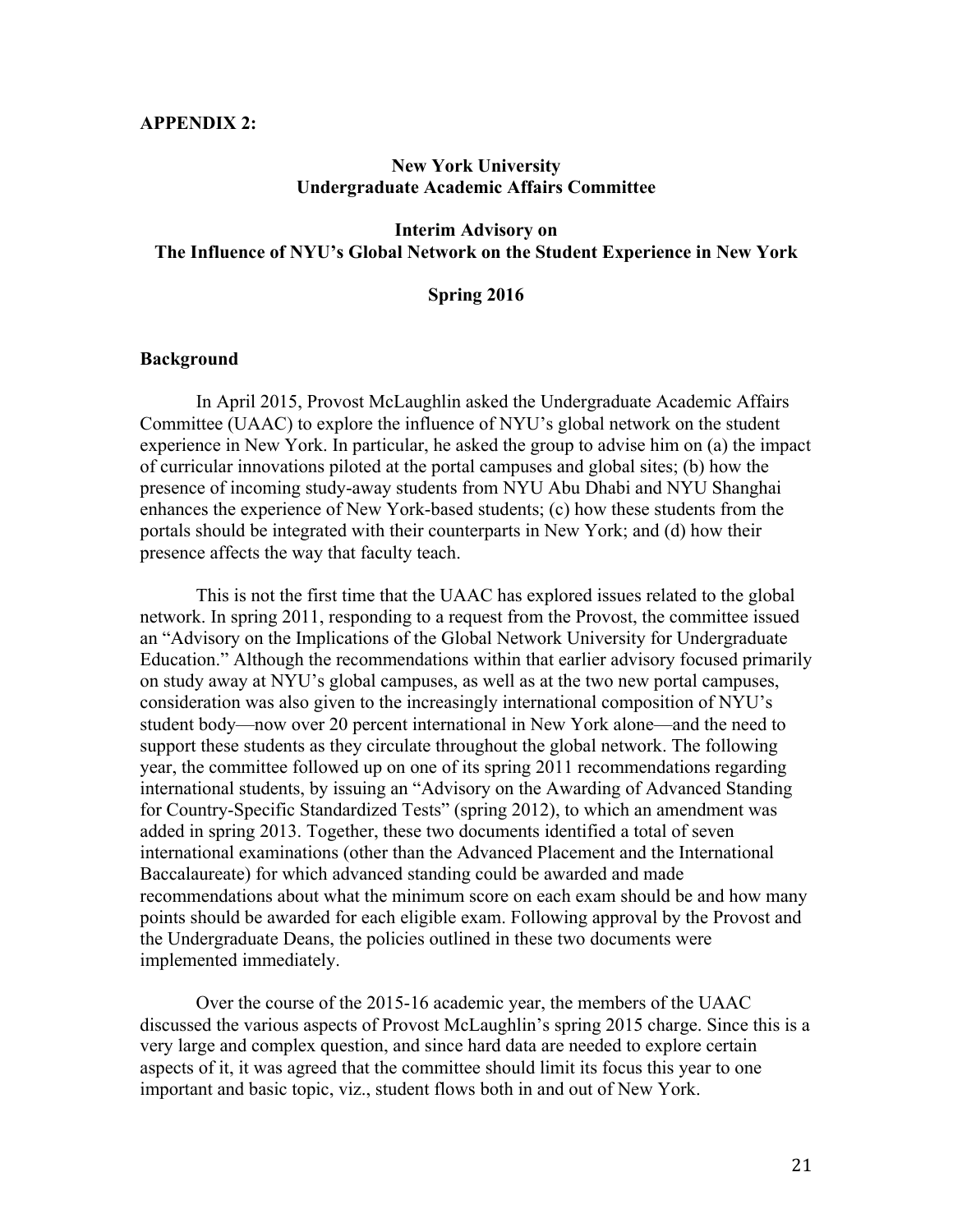To that end, the members reviewed enrollment reports provided by the Registrar and by the Office of Global Programs. The data contained within these reports included the total numbers of students from NYU's New York schools who studied away over the past six semesters, as well as the total numbers of students who came to New York from Abu Dhabi and Shanghai, and from other institutions (i.e., visiting students admitted through University Programs). Although the number of incoming students has grown, so, too, has the number of outbound students; and while the number of outbound students is still far larger than that of incoming students, there is a significant imbalance between the fall and the spring: since New York-based students currently study away in far greater numbers in the spring semester, the overall number of students in New York is much larger in the fall.

The reports also showed the fall 2015 and spring 2016 courses in New York with the highest concentrations of students from NYUAD and NYUSH. (These two semesters were chosen because the 2015-16 academic year was the first in which students from NYUSH were eligible to study away.) These data confirmed that many of the academic units that have historically experienced significant enrollment pressure are also attracting large numbers of incoming study-away students from NYUAD and NYUSH.

### **Recommendations**

Having reviewed the results of this impact study, the UAAC makes the following two, multi-part recommendations:

- 1. A larger conversation about the theory of student circulation should take place within the appropriate venues at NYU. The following topics should be addressed as part of this conversation:
	- a. the goals of circulation;
	- b. the implicit expectations in terms of access to courses, faculty, and resources; and
	- c. possible conflicts with longstanding policies, as well as University-wide priorities, regarding undergraduate education.
- 2. In the meantime, however, the accommodation of students from NYUAD and NYUSH in courses offered by schools in New York can be facilitated in the following ways:
	- a. To ease the imbalance between fall and spring, schools and departments in New York should be strongly encouraged to develop fall-semester studyaway pathways to the global sites and portal campuses.
	- b. To facilitate planning, students at NYUAD and NYUSH should be surveyed about the kinds of courses they need or wish to take while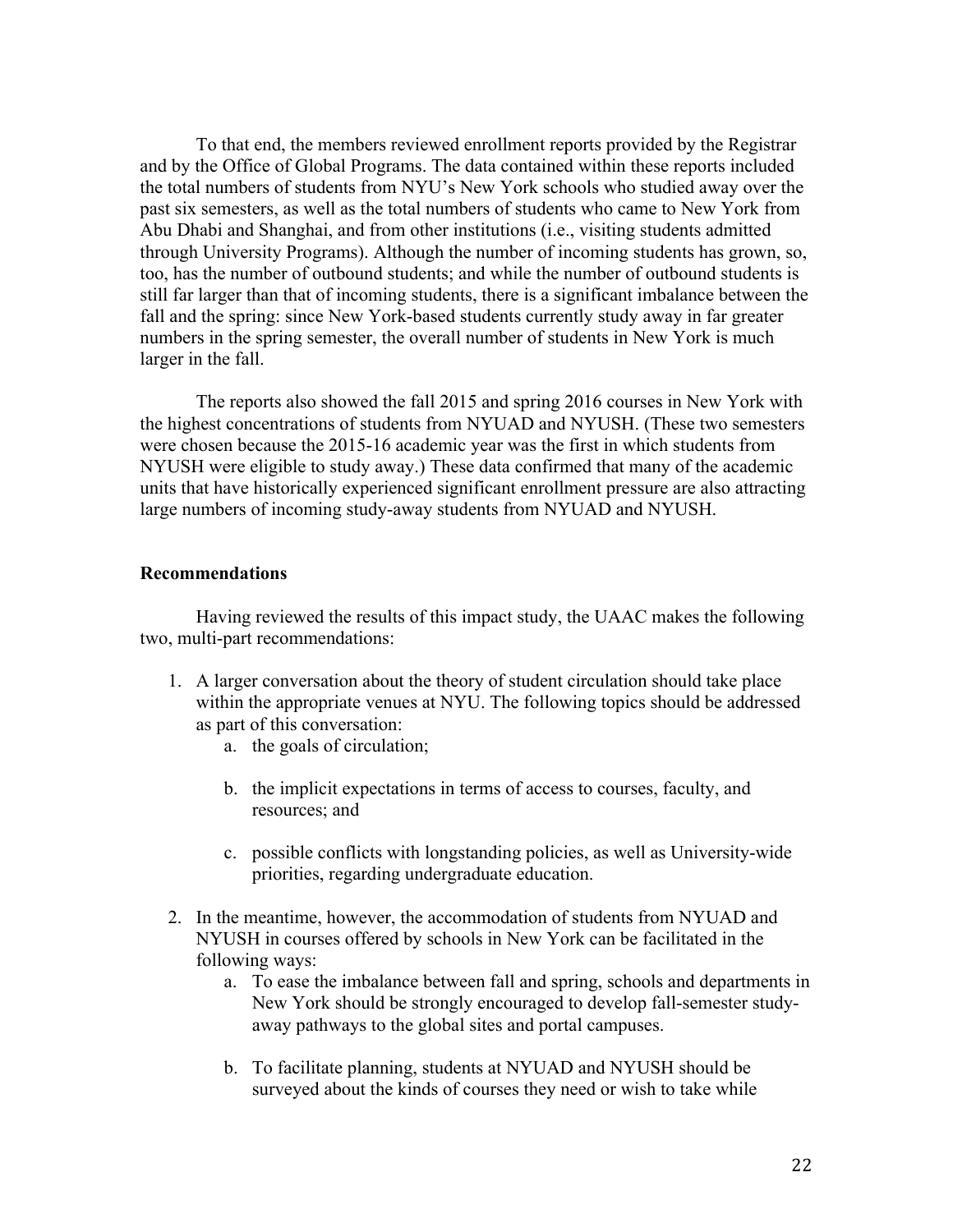studying abroad in New York, so that the New York schools can plan to offer additional sections of these courses or enlarge existing ones to accommodate demand.

- c. NYUAD and NYUSH should also be encouraged to share their projections for growth in certain disciplinary and professional areas with the relevant schools in New York.
- d. Schools and departments in New York should explore strategies for accommodating students interested in chronically oversubscribed courses (in particular, those with space and staffing constraints)—e.g., giving priority to students in relevant majors; directing students to equivalent or similar courses in other schools; using technology to teach these courses in a blended format, which could allow for additional course sections to be mounted; and offering the courses, where possible, during summer and the January term.
- e. They should also proactively recommend courses that incoming studyaway students might take, and the advising offices at NYUAD and NYUSH should promote these among their students—not only could this help ease pressure on a few oversubscribed courses, but given the larger scale and complexity of New York, it could also help these students locate opportunities that they might not find on their own.
- f. Finally, schools in New York should review their policies and practices regarding advanced standing and earlier registration appointments for students with AP, IB, and approved country-specific exam scores, since these may put students from NYUAD and NYUSH (which do not award advanced standing) at a disadvantage when registering for courses. (This may also be a problem for international students who are based in New York but come from countries where the national exam has not been approved for NYU credit.)

#### **Next steps**

This is an interim advisory, since further consultation is needed in order for the committee to respond to all aspects of Provost McLaughlin's charge. Having discussed this charge in detail, however, the committee is prepared to continue exploring this topic next year.

With regard to possible impacts on the way that New York faculty teach, several committee members have suggested that the presence of students from the other portals may be less relevant than that of international students more broadly. Although students' home schools (including NYUAD and NYUSH) are listed in class rosters available via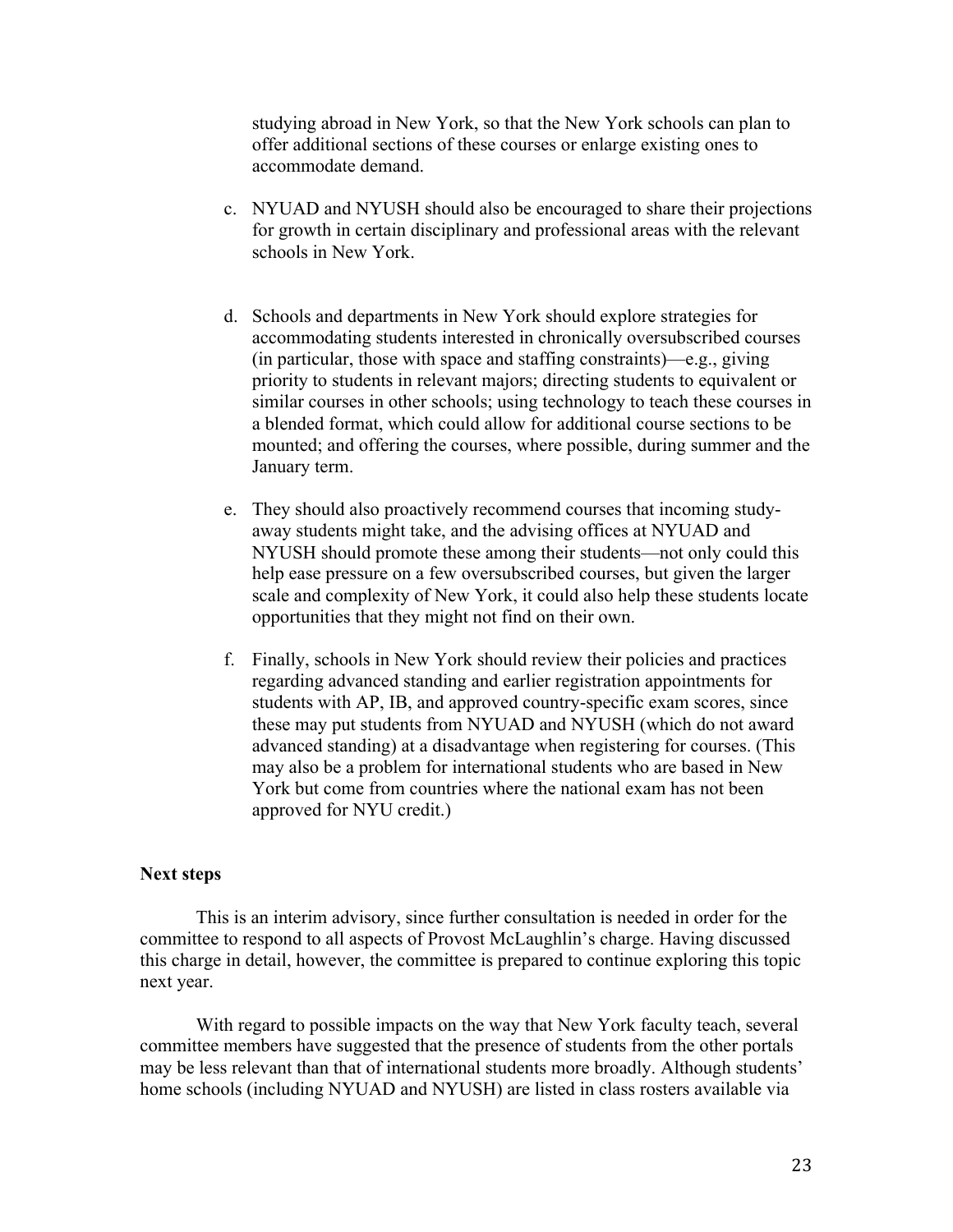the Faculty Center in Albert/SIS, many instructors do not make use of this tool and are therefore unaware of the diversity of NYU backgrounds within their own classes. It may be desirable, therefore, to promote use of the Faculty Center among instructors. But since these rosters do not contain information about national origin, instructors have no way of knowing (without conducting their own surveys) what students' familiarity might be with certain concepts, vocabulary, or idiomatic expressions, or which cultural norms might be informing their participation in class. With this in mind, next year the committee proposes to explore existing models for providing support for instructors teaching in a multicultural classroom.

Finally*,* with regard to the integration of incoming study-away students from NYUAD and NYUSH, the UAAC notes that several programmatic changes are already underway to increase these students' engagement with various New York communities, both on and off campus. The Faculty Fellows in Residence, for example, have opened up space in their activities to students from NYUAD and NYUSH, regardless of the residence hall to which they are assigned. This affords them the opportunity not only to meet more faculty and students but also to explore the city in greater depth. In addition, a number of changes are being introduced to orientation programs that are offered to these students upon arrival. These include moving a number of information sessions to an online format and integrating workshops by the Office of Global Services on adjusting to US culture. Starting in May 2016, a survey will be administered every semester to these students, asking them to evaluate their experience of New York as a study-away site. (This parallels the site surveys that are administered to study-away students at our global sites as well as at NYUAD and NYUSH.) The committee proposes to review these survey results next year, and also to examine what impacts changes to programming have on students' ability to make the most of their time in New York and on their sense of integration into the local student body.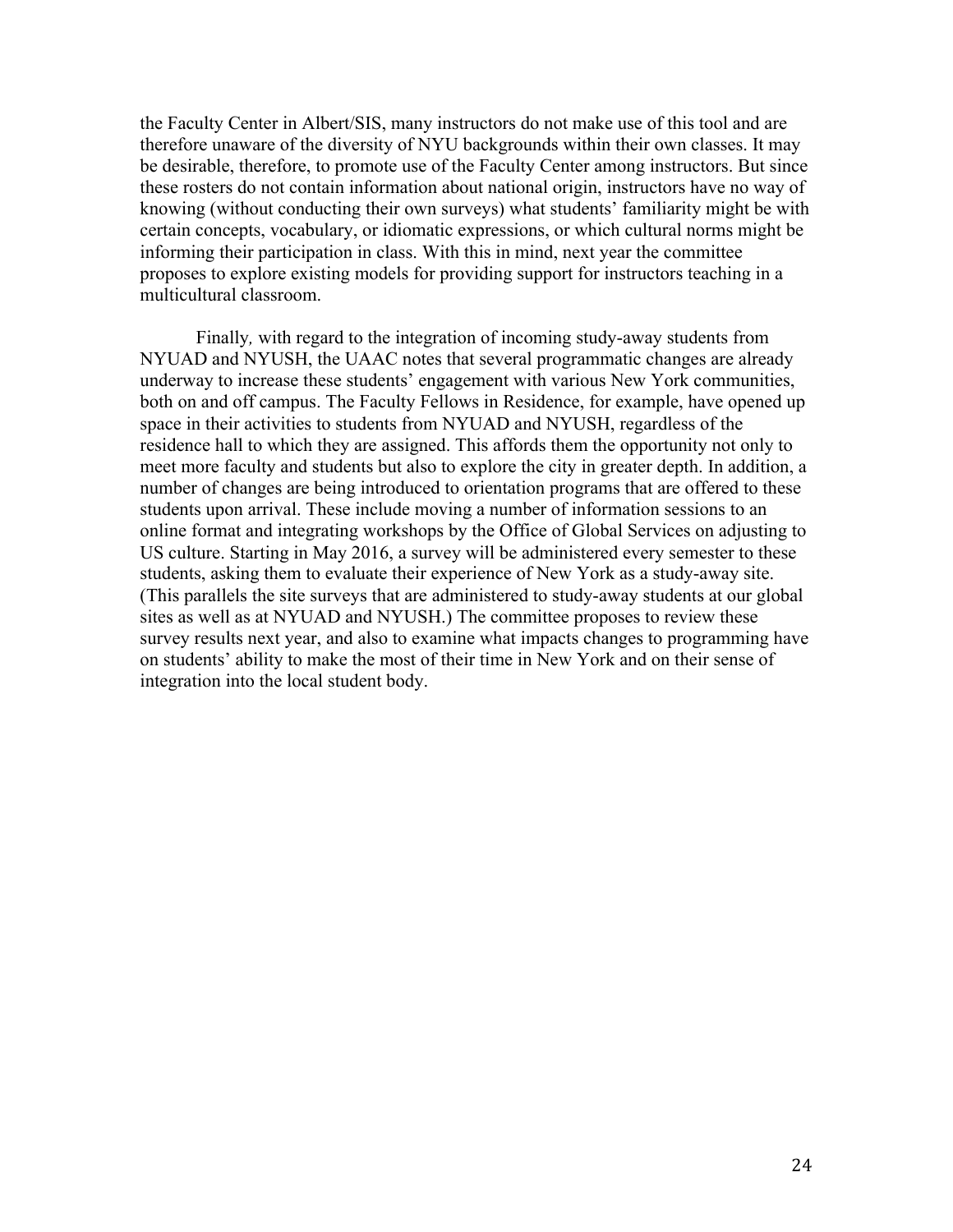# **APPENDIX 3:**

# **Summary of Evidence on the Effects of Study Abroad on College Student Development**

#### 3/07/17

Prepared by: Dr. Gregory Wolniak, CRHEO Director Tiffani Williams, PhD Candidate, Higher Education and Student Affairs Ray Mitic, PhD Candidate, Higher Education and Student Affairs NYU | Steinhardt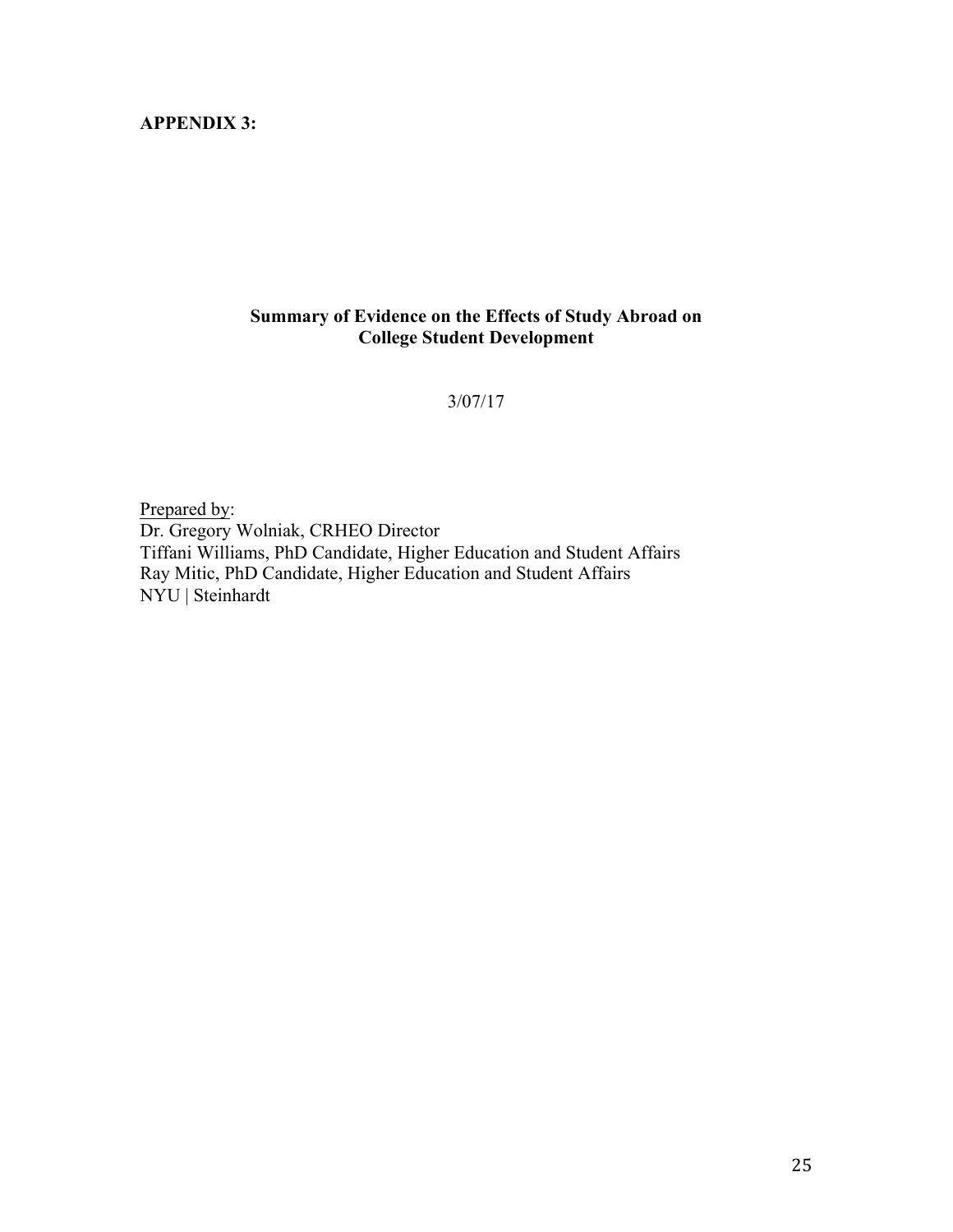# **1. INTRODUCTION & BACKGROUND**

### *How College Affects Students* **(2016)**

The book synthesizes the finding of more than 1,800 research studies to offer insight on how the undergraduate experience affects students. The book looks at a range of outcomes, including students' cognitive and moral development, attitudes and values, psychosocial change, educational attainment, and economic, career, and quality of life outcomes after college, in relationship to a wide array of college student experiences and institutional environments.

### **Studying College Impact and College Student Development**

The key to effectively studying college impact and student development is to use methods that isolate the relationships between a given experience (or condition) and an outcome. This is best accomplished either through random assignment of students to treatment/control groups (i.e., experimental designs) or through statistical procedures that aim to approximate random assignment by "controlling for" confounds (i.e., quasiexperimental designs).

In general, college impact research organizes different measures into one of three categories: **Inputs**: characteristics and attributes students bring with them upon entering college; **Environments**: the experiences, conditions for learning, and campus climates students encounter in college; and **Outcomes**: behaviors, attitudes, aptitudes, values, and beliefs that are plausibly influenced by exposure to college. Within the I-E-O framework, study abroad and global experiences fall within the group of variables comprising the college environment (E).

Stronger designed research—where we assign the weight of evidence when drawing conclusions—are studies that contain objective measures of outcomes (rather than selfreports), draw from student samples across multiple campus, and employ experimental or quasi-experimental research designs.



# **2. EVIDENCE ON THE EFFECTS OF GLOBAL EXPERIENCES & STUDY ABROAD**

Relatively few studies have sought to address effects or outcomes of global experiences or study abroad. Although empirical research is limited, the evidence described below suggests how study abroad appears to impact student development and learning with respect to two outcomes domains.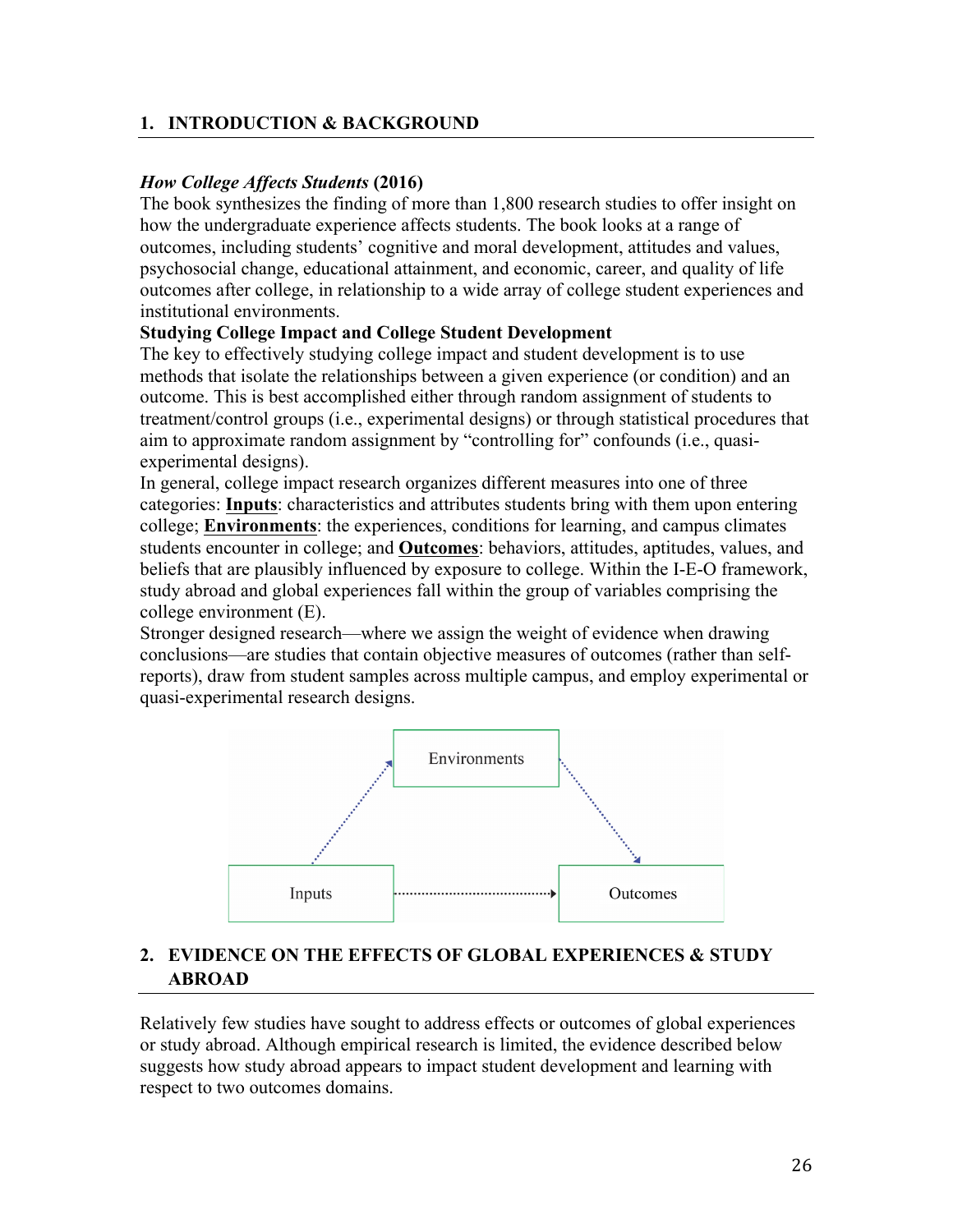### **Development of Verbal, Quantitative, and Subject Matter Competence**

This outcome category includes students' knowledge and skills development in academic areas: verbal skills and literacy, quantitative reasoning and numeracy, and subject matter competency, often defined by the discipline or field studied. Measures found in the literature include, for example: ACT's Collegiate Assessment of Academic Proficiency (CAAP), Educational Testing Services' (ETS) Proficiency Profile, GRE scores, and subject matter competence based on student grades in the course where the experience or different learning environment was encountered.

- Twombly, Salisbury, Tumanut, and Klute (2012): Synthesizing the literature on the effects of study abroad on academic outcomes over the past two decades, the authors concluded that little consistent evidence exists to suggest that students who study abroad are advantaged in their verbal, quantitative, or subject matter competence. The authors noted that: "It is possible that study abroad as a high-impact practice has greater contributions to developing students' attitudes and values, particularly intercultural competence and self-efficacy, as well as critical thinking, intellectual curiosity, adaptability, skills, and dispositions students need to navigate a different country and language." (HCAS, p.76).
- Sutton and Rubin (2004): No differences were found in terms of students' communication skills, controlling for self-reported GPA. The study was part of the "University System of Georgia Learning Outcomes of Students Studying Abroad Research Initiative" (GLOSSARI), which compared a group of study-abroad students to a matched convenience sample of students who did not study abroad.
- Herzog (2011): Study abroad was found to have no significant relationship with GRE quantitative scores or self-reported gains scores in quantitative or math areas.
- Strauss and Terenzini (2007): Among engineering students, no differences were found between those who studied abroad and those who did not in their self-reported engineering analytical skills.

# **Attitudes and Values**

This outcome category encompasses numerous categories of students' attitudes, values and beliefs: sociopolitical, civic, and community attitudes and values; racial/ethnic and cultural diversity attitudes; gender role attitudes; attitudes toward lesbian, gay, bisexual, and transgender people; religious and spiritual attitudes and values; educational and occupational attitudes and values; and understanding and interest in the arts. Most studies we reviewed fall into one of these overarching topics. Research on sociopolitical attitudes and values is often intertwined with civic and community attitudes and engagement because of measures that combine indicators of social and political activism—and therefore is considered in the same section. Diversity outcomes are more complex, reflecting broader openness to diverse people and viewpoints.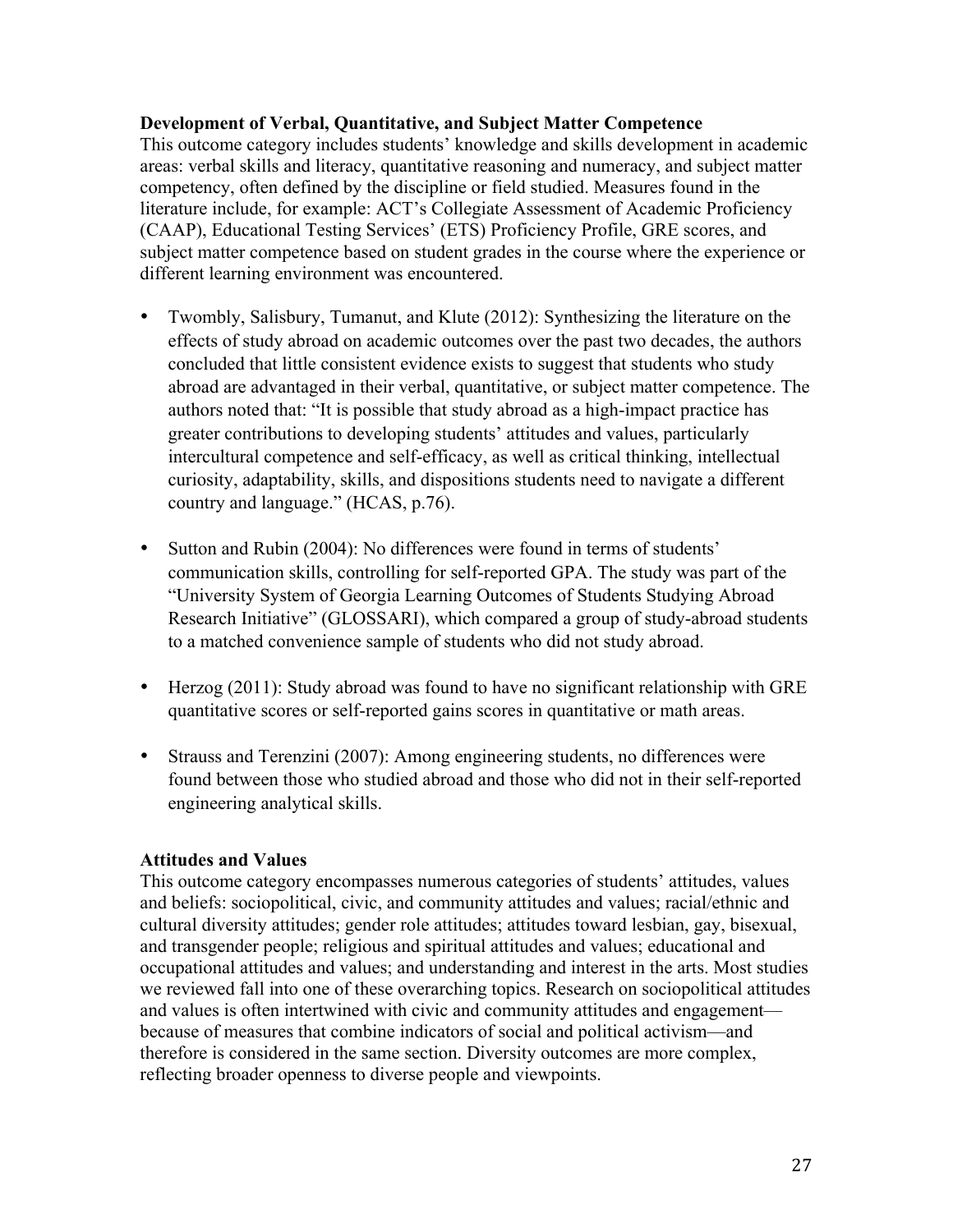- Sutton and Rubin (2004): Students who studied abroad exceeded the comparison group in knowledge of world geography, cultural relativism, and global interdependence.
- Lott (2013): Studying abroad was found to have a positive influence on civic values, such as attributing importance to influencing the political structure, becoming involved in programs to clean up the environment, and participating in community action programs.
- Jones, Rowan-Kenyon, Ireland, Niehaus, & Skendall (2012): Cultural immersion primed learning through exposure to the world 'beyond the bubble', encouraging boundary crossing (from familiar to unfamiliar) and personalizing the lived experience of others.
- Kilgo et al. (2015): studying abroad lead to higher gains in students' universalitydiversity orientation and openness to diversity and challenge. Estimates yielded medium-to-large effects. Study abroad also had significant positive effects on development of socially responsible leadership.
- Salisbury et al. (2013): Study abroad participation had a strong positive impact on one dimension of intercultural competence in the senior year: diversity of contact (e.g., interest in learning about other cultures, attending events to get to know people of other racial backgrounds). The study employed rigorous controls for precollege characteristic, pretested outcome measures, college experiences, and propensity scores to account for selection bias.
- Salisbury et al. (2013): Compared to other diversity experiences that have uniformly positive effects on multiple measures of intercultural competence, the impact of study abroad appears limited by comparison. "If study abroad only influences diversity of contact but has no effect on growth along other domains, then study abroad by itself may not be as transformative as previously claimed. Alternatively, if increasing diversity of contact is a necessary precursor for substantive comfort with difference and relativistic appreciation of cultural difference, then educators cannot discount the potential educational importance of study abroad." (HCAS, p.288).

# **3. NOTABLE RECENT FINDINGS**

Research published in the past two years, not covered in *How College Affects Students*  (2016) offer additional empirical evidence about the impact of study abroad, as follows:

- Engberg (2013): Study abroad participants (vs. non-participants) scores higher on the development (pretest-posttest change) of Global Perspectives Inventory – comprised of cognitive knowing, intrapersonal affect, and social responsibility.
- Engberg, Jourian, & Davidson (2016): There is a direct relationship between the programmatic components of study abroad and students' "intercultural wonderment."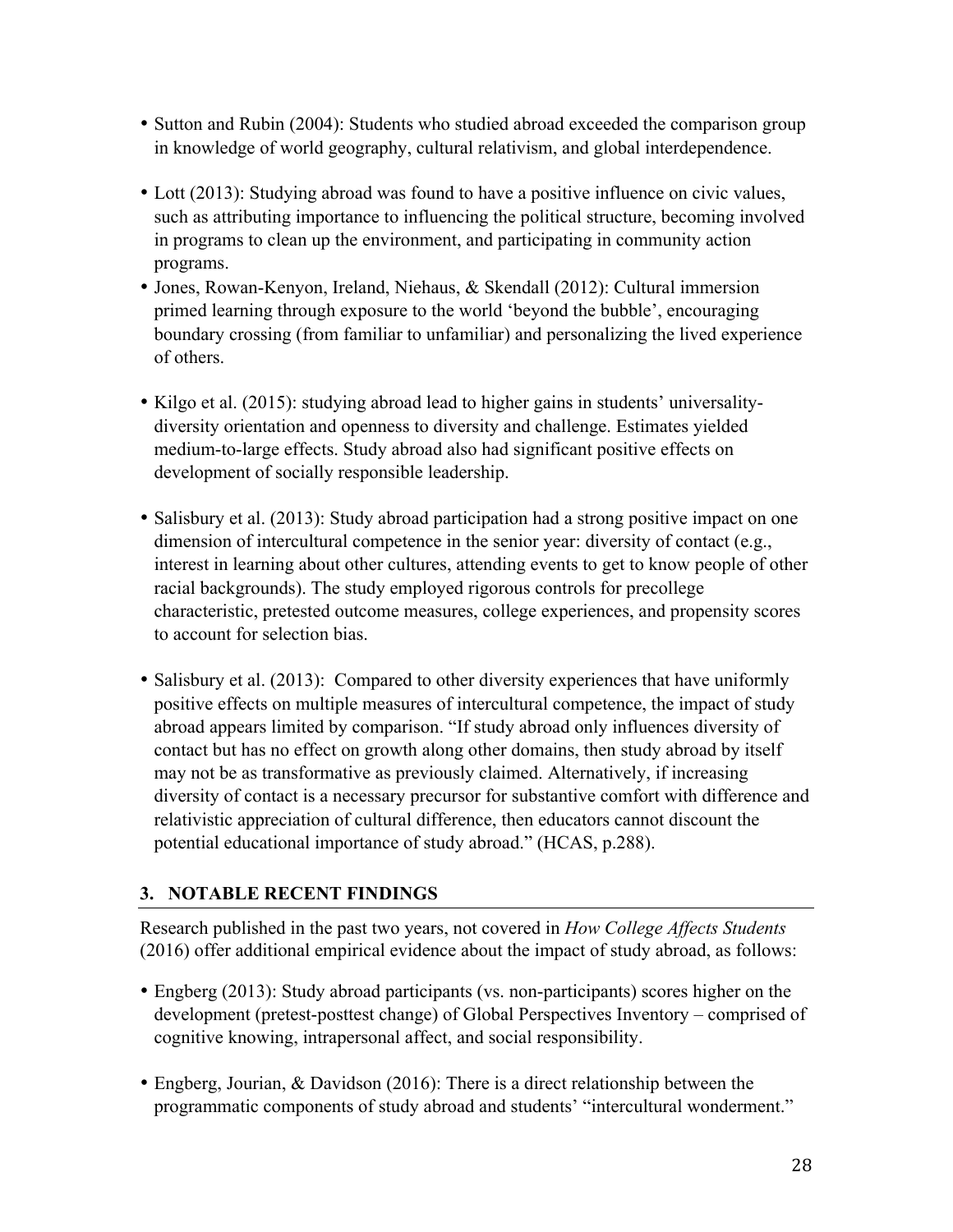In addition, "intercultural wonderment" significantly predicted pretest-posttest development of Global Perspectives Inventory measures (cognitive knowledge, intrapersonal affect, and social responsibility).

- Preliminary evidence by Cubillos & Ilvento (2013) suggests, among a small sample of foreign language learners, that participation in a study abroad program (across programs of varying length or destination) has significant impact on self-efficacy perceptions in reading, writing, listening, and speaking. The extent of self-efficacy gains was found to be associated with different types of engagement with members of the host country.
- Williams (2005) suggests students who study abroad demonstrate a greater level of intercultural communication skills at the beginning and at the end of the semester than students who did not choose to study abroad. Results also indicated that students who study abroad exhibit greater *change* in intercultural communication skills between a semester pre- and post-test than students who stay on campus.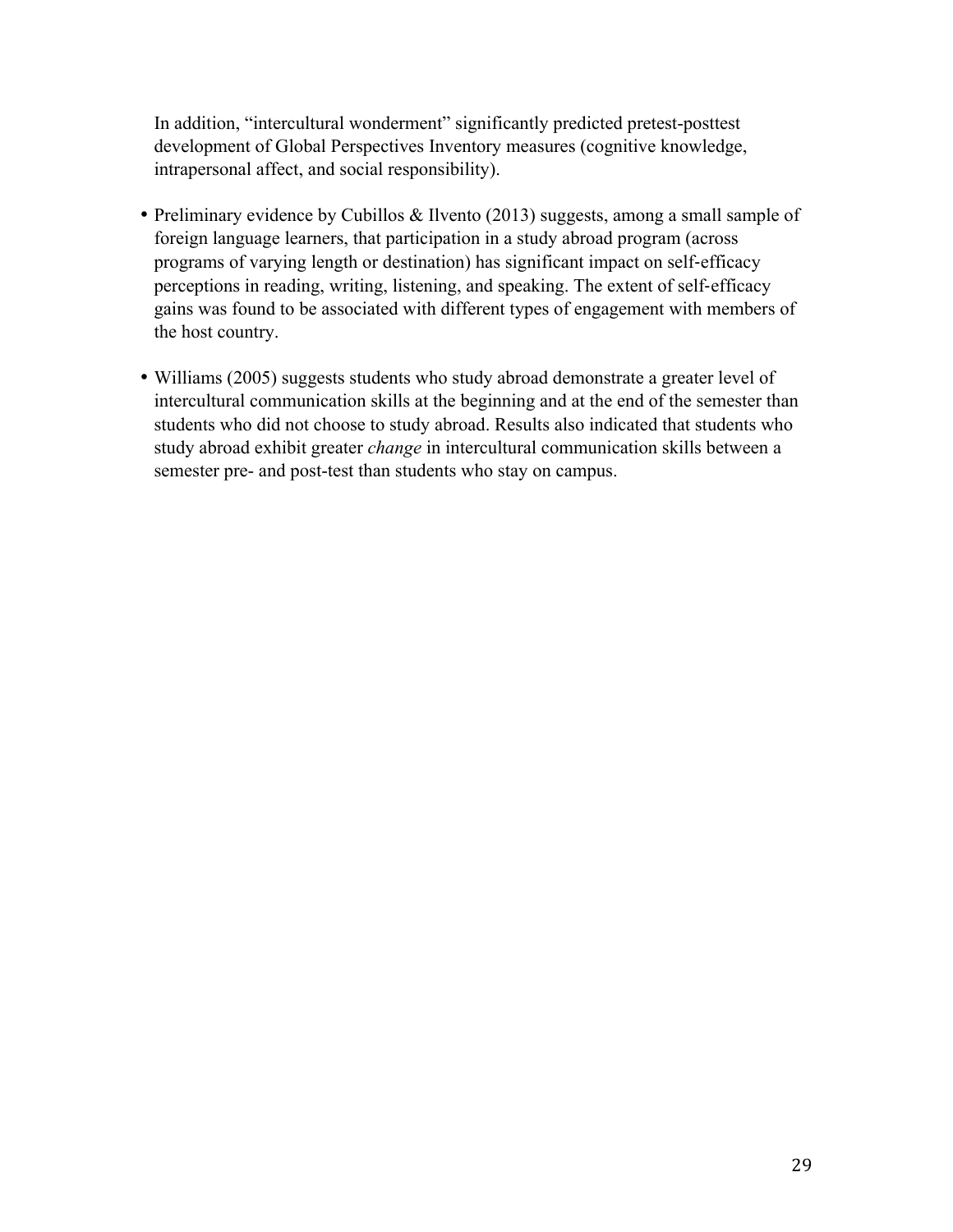# **4. GLOSSARY OF OUTCOME TERMS**

### **Civic values**:

Lott (2013) considered civic values as an eight-item dependent variable that rated personal importance on (a) influencing the political structure, (b) influencing social values, (c) becoming involved in programs to clean up environment, (d) developing a meaningful philosophy of life, (e) participating in community action programs, (f) helping to promote racial understanding, (g) keeping up to date with politics, and (h) becoming a community leader (p.4).

# **Cultural relativism**:

Knowledge of cultural relativism is the cognitive realization that one ought not judge other cultures or respond to individuals from those cultures based on one's own ethnocentric values and practices (Sutton & Rubin, 2004, p.78)

# **Cultural sensitivity**:

An individual's ability to develop emotion towards understanding and appreciating cultural differences that promotes appropriate and effective behavior in intercultural communication (Chen & Starosta, 1997).

# **GLOSSARI**:

University System of Georgia Learning Outcomes of Students Studying Abroad Research Initiative; Sutton and Rubin (2004) describe the Georgia System's GLOSSARI project as a sustained initiative that currently encompasses six components: Phase I: Comparison of study abroad participants and non-participants on self-reported learning outcomes; Phase II: Comparison of pre-departure and post-departure self-reported learning outcomes; Phase III: Comparison of study abroad participants and non-participants on coursespecific examinations; Phase IV: Comparison of study abroad participants and nonparticipants on academic performance measures, such as graduation rates and licensing examination outcomes; Phase V: Correlation of learning outcomes with program design features, e.g., orientation, length of stay, location, post-return debriefing, percent of unstructured time in the host nation, etc.; Phase VI: Comparison of study abroad alumni and non-participant cohort on self-reported learning outcomes, career paths, and other factors two-to-five years after graduation.

# **Global Perspective Inventory (GPI)**:

A survey instrument designed to measure aspects of global perspective-taking, which represents an intercultural outcome steeped in the multiple and overlapping domains of holistic student development: the acquisition of knowledge, attitudes, and skills essential to intercultural communication, as well as the development of more complex epistemological processes, identities, and interpersonal relations. GPI is a measure of cognitive, intrapersonal, and interpersonal domains of student development (Engberg, 2013, p.472).

### **Intercultural communication skills**:

Williams (2005) summarizes research on intercultural communication and as a competency and suggests that effective intercultural communicators must have an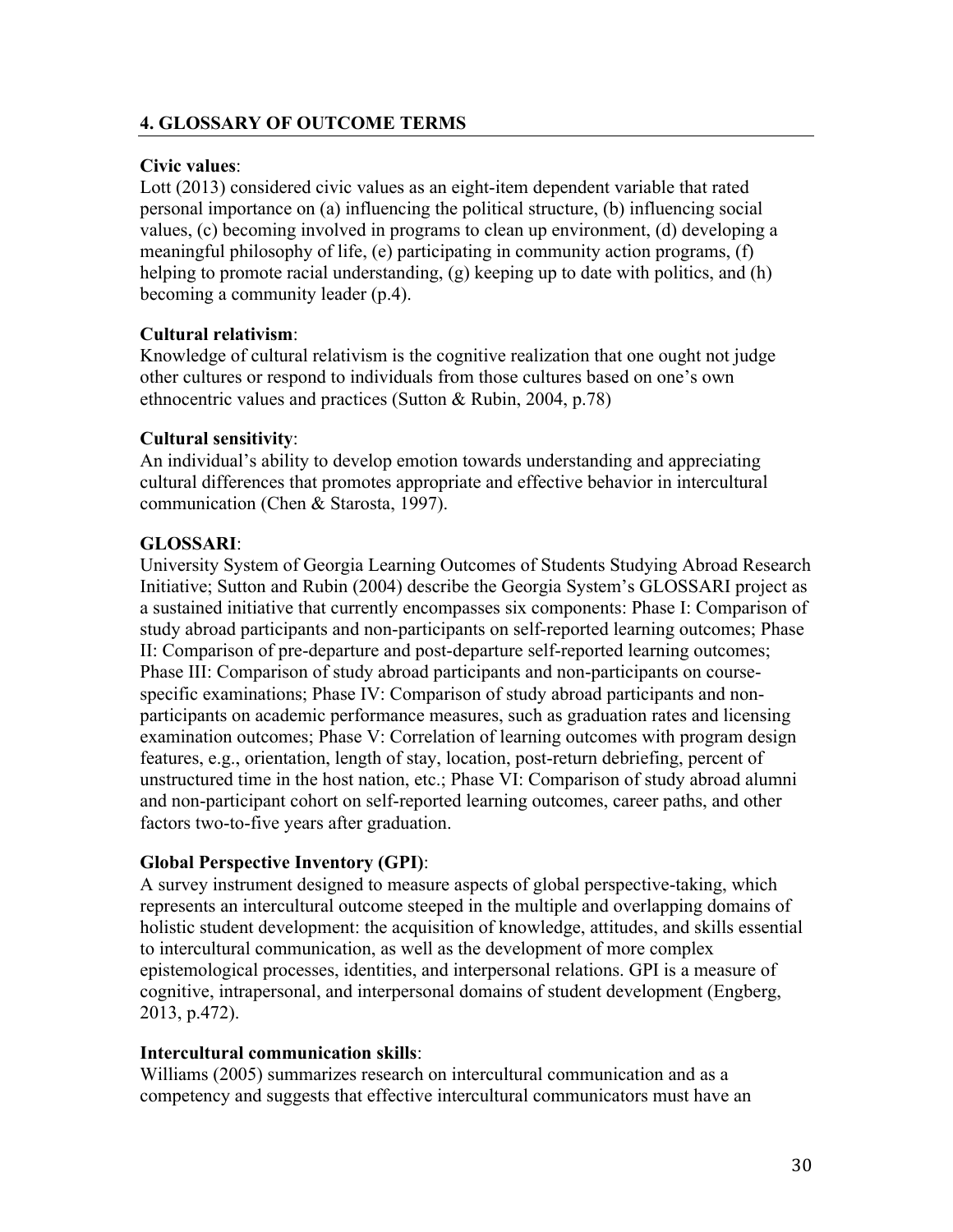understanding of cultural communication differences, an ability to overcome those barriers, and a desire to use those skills.

### **Intercultural competence**:

See Miville-Guzman Universality/ Diversity Scale (MGUDS)

# **Intercultural wonderment**:

A process that ''encapsulates the underlying curiosity in individuals to seek out new and different experiences while studying abroad and involves a willingness and capacity to deal with discomfort and disequilibrium'' (Engberg & Jourian, 2015, p. 3). Intercultural wonderment provides a more nuanced understanding of intercultural immersion by examining the extent to which a study abroad program actively engages students with the host country and encourages them to step outside of their comfort zones.

# **Miville-Guzman Universality/ Diversity Scale (MGUDS)**:

Used to capture aspects of intercultural effectiveness, MGUDS is a scale measuring universal-diverse orientation (UDO) or the degree to which an individual is aware of and accepts both similarities and differences among people. This awareness is often described through interrelated cognitive, behavioral, and affective components (Miville et al., 1999; Kilgo, et al., 2015; Pascarella & Blaich, 2013).

# **Openness to Diversity/Challenge:**

Used to capture aspects of intercultural effectiveness, ODC is a seven-item scale measuring students' enjoyment in interacting with diverse individuals and being challenged by varying values and perspectives (Kilgo et al., 2015).

# **Self**-**efficacy**:

People's judgment of their capabilities to complete a task successfully. In the case of Cubillos & Ilvento (2013), this is applied to students' self-efficacy perceptions in reading, writing, listening, and speaking

# **Universality-diversity orientation**:

See Miville-Guzman Universality/ Diversity Scale (MGUDS)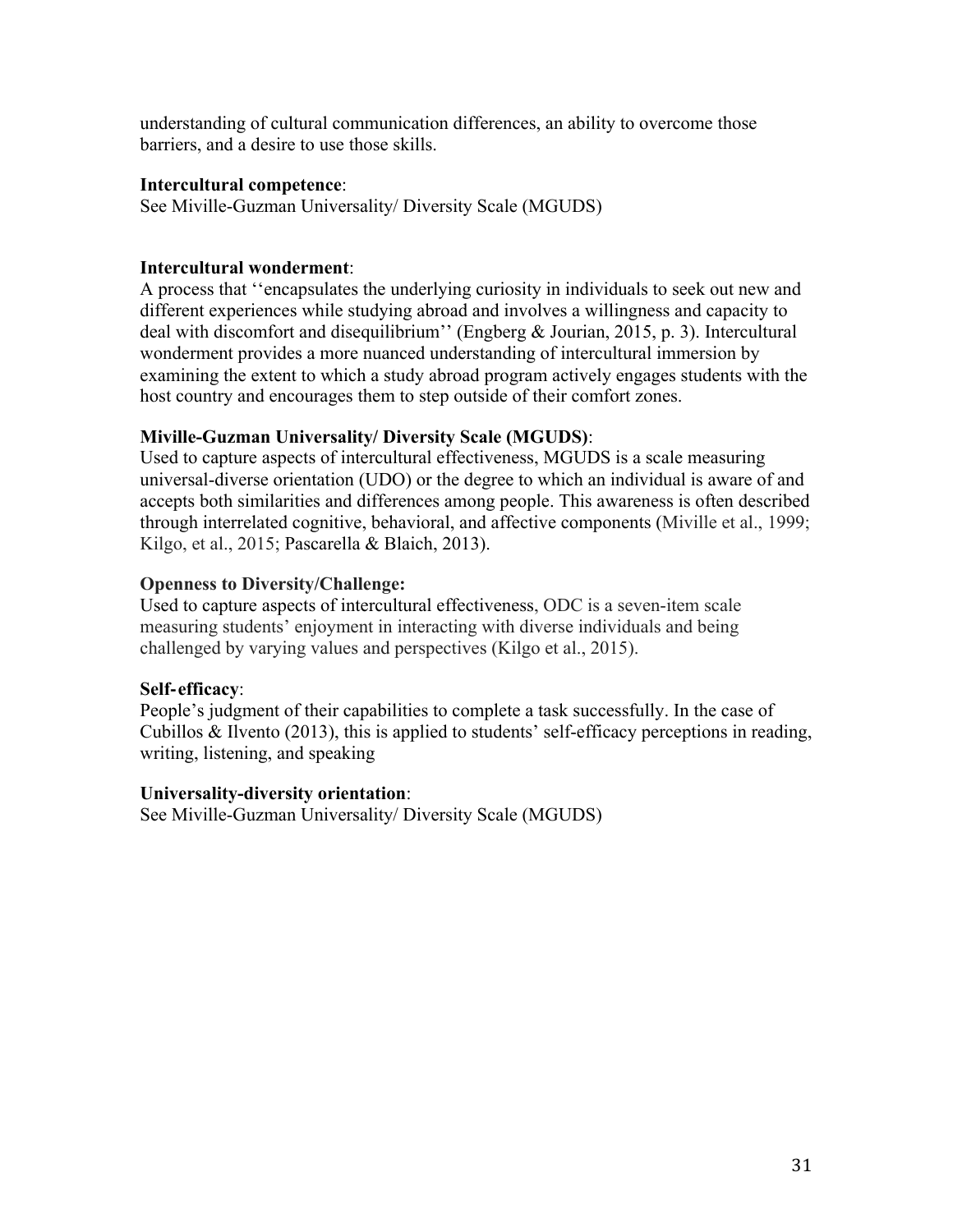#### **5. REFERENCES**

Chen, G. M., & Starosta, W. J. (1997). A review of the concept of intercultural sensitivity. *Human Communication, 1*, 1-16.

Cubillos, J.H. & Ilvento, T. (2013). The impact of study abroad on students' self-efficacy perceptions. *Foreign Language Annals, 45(4),* 494-511.

Engberg, M.E. (2013). The influence of study away on global perspective-taking. *Journal of College Student Development, 54(5),* 466-480.

Engberg, M.E., Jourian, T.J., & Davidson, L. (2016). The mediating role of intercultural wonderment: Connecting programmatic components to global outcomes in study abroad. *Higher Education 71*, 21-37.

Herzog, S. (2011). Gauging academic growth of bachelor degree recipients: Longitudinal vs. self-reported gains in general education. New Directions for Institutional Research, *2011(150),* 21-39.

Jones, S. R., Rowan-Kenyon, H. T., Ireland, S. M. Y., Niehaus, E., & Skendall, K. C. (2012). The meaning students make as participants in short-term immersion programs. *Journal of College Student Development, 53(2),* 201-220.

Kilgo, C. A., Sheets, J. K. E., & Pascarella, E. T. (2015). The link between high-impact practices and student learning: Some longitudinal evidence. *Higher Education, 69(4),* 509-525.

Lott II, J. L. (2013). Predictors of civic values: Understanding student-level and institutional-level effects. *Journal of College Student Development, 54(1),* 1-16.

Mayhew, M. J., Rockenbach, A.B., Bowman, N.A., Seifert, T.A., & Wolniak, G.C. (2016). *How College Affects Students: 21st Century Evidence that Higher Education Works.* San Francisco: Jossey-Bass.

Miville, M. L., Gelso, C. J., Pannu, R., Liu, W., Touradji, P., Holloway, P., & Fuertes, J. (1999). Appreciating similarities and valuing differences: The Miville-Guzman Universality-diversity scale. *Journal of Counseling Psychology*, *46*(3), 291.

Pascarella, E. T., & Blaich, C. (2013). Lessons from the Wabash National Study of Liberal Arts Educaton. *Change: The Magazine of Higher Learning, 45(2),* 6-15.

Salisbury, M. H., An, B. P., & Pascarella, E. T. (2013). The effect of study abroad on intercultural competence among undergraduate college students. *Journal of Student Affairs Research and Practice, 50(1),* 1-20.

Strauss, L. C., & Terenzini, P. T. (2007). The effects of students' in-and out-of-class experiences on their analytical and group skills: A study of engineering education. *Research in Higher Education, 48(8),* 967-992.

Sutton, R. C., & Rubin, D. L. (2004). The GLOSSARI project: Initial findings from a system-wide research initiative on study abroad learning outcomes. Frontiers: *The Interdisciplinary Journal of Study Abroad, 10,* 65-82.

Twombly, S. B., Salisbury, M. H., Tumanut, S. D., & Klute, P. (2012). *Study Abroad in a New Global Century: Renewing the promise, refining the purpose.* ASHE higher education report. John Wiley  $\&$  Sons.